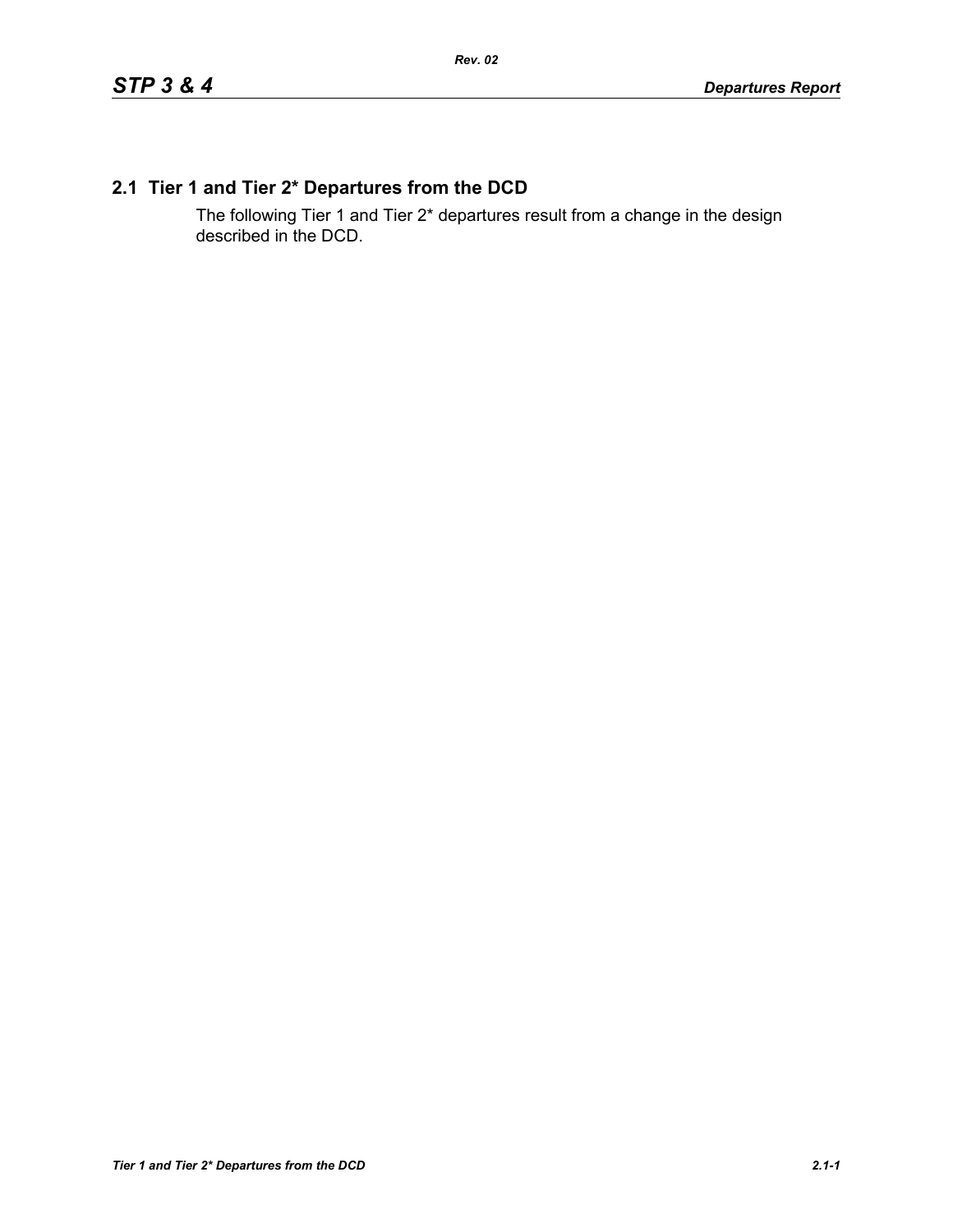## **STD DEP T1 2.1-1 SRV Setpoints and Simmer Margin**

#### **Description**

The Reactor Safety/Relief Valve (SRV) relief and safety analytical limits and setpoints have been modified relative to Section 2.1.2 of the reference ABWR DCD (Tier 1change) and also in DCD Sections 5.2 and 15.1 (Tier 2 changes).

These departures have been made for the following reasons:

### **Tier 1 departures:**

**The setpoints and analytical limits have been increased to assure SRV simmer**margin is not less than 15%. Simmer margin is the difference between the normal operating static pressure and the SRV direct actuation pressure based on nominal settings. The specific nameplate spring pressure and ASME rated flow rates at-103% of spring set pressure are increased for all valves.

#### **Associated Tier 2 departures:**

- **The RCPB over-pressure protection analysis is revised to reflect the flow rates for**the design SRVs rather than the SRVs described in the reference ABWR DCD.
- The reseating pressure (percent of spring setpoint) is revised to 96 90% to reflect the hardware capability. A requirement that the first two valve groups must reset at a value less that 92% is imposed as a result of the transient analysis performed to confirm that the containment hydrodynamic loads assumption of a single valve opening can occur multiple times after the initial multi-valve pop.
- **The drift values are revised (increased) for both the safety and relief functions and** are adjusted to 3% of the analytic limit to reflect operating experience. Note that all operating BWRs in the US that use standard Technical Specifications have adopted this 3% reset requirement for testing of SRVs.

The changes are required to meet the assumptions in the containment design and to reflect intended hardware design choices. They also maintain consistency with best practices in the US nuclear industry to increase system performance margin and to reduce maintenance requirements. This departure is expected to reduce unnecessary SRV testing during outages.

#### **Evaluation Summary**

This evaluation covered Tier 1 and Tier 2 departures.

- **The changes to setpoints, reseating pressure, and drift values improve the** reliability of the Safety Relief Valves.
- **Analysis confirms that both reactor over pressurization and containment loading** analyses are not adversely affected by the changes.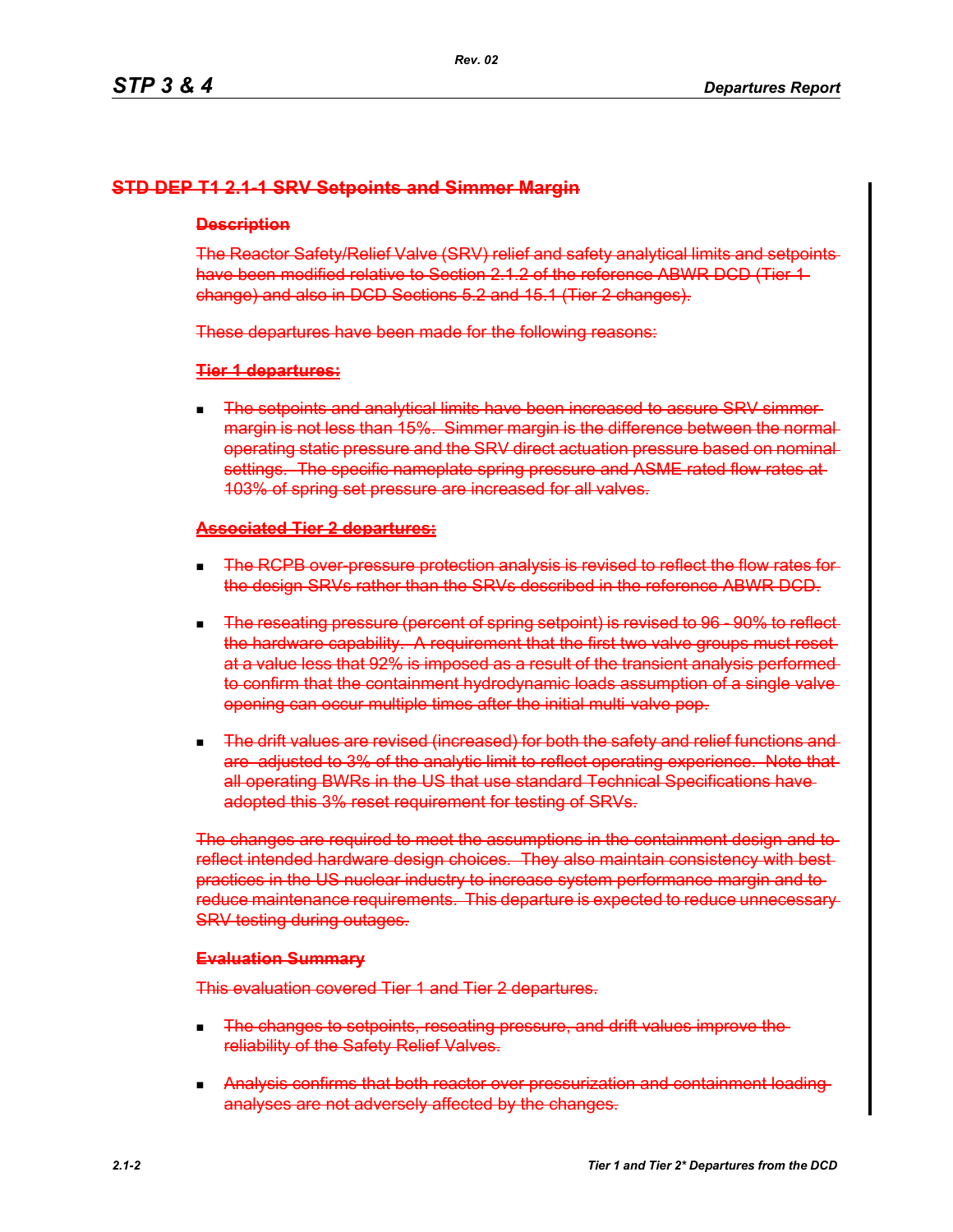This departure was evaluated per Section VIII.A.4 of Appendix A to 10 CFR Part 52, which requires that 1) the design change will not result in a significant decrease in the level of safety otherwise provided by the design; 2) the exemption is authorized by law, will not present an undue risk to the public health and safety, and is consistent with the common defense and security; 3) special circumstances are present as specified in 10 CFR 50.12(a)(2); and 4) the special circumstances outweigh any decrease in safety that may result from the reduction in standardization caused by the exemption. As shown below, each of these four criteria are satisfied.

- (1) As discussed above, the design change represents an improvement and therefore will not result in a significant decrease in the level of safety otherwise provided by the design.
- (2) The exemption is not inconsistent with the Atomic Energy Act or any other statute and therefore is authorized by law. As discussed above, the design change represents an improvement and therefore will not present an undue risk to the public health and safety. The design change does not relate to security and does not otherwise pertain to the common defense and security.
- (3) Special circumstances are present as specified in 10 CFR 50.12(a)(2). Specifically, special circumstance (iv) is present, since the design changerepresents an improvement based on BWR operating experience with SRVs. The analytically driven changes are the result of operating history and methodology refinement and therefore will result in a benefit to the public health and safety.
- (4) The special circumstances outweigh any decrease in safety that may result from the reduction in standardization caused by the exemption. Specifically, the design change represents an improvement in safety, and does not affect the configuration of the plant or the manner in which the plant is operated. Therefore, the reduction in standardization resulting from the change in the setpoints and other values should not adversely affect safety.

As demonstrated above, this exemption complies with the requirements in Section VIII.A.4 of Appendix A to 10 CFR Part 52. Therefore, STPNOC requests that the NRC approve this exemption.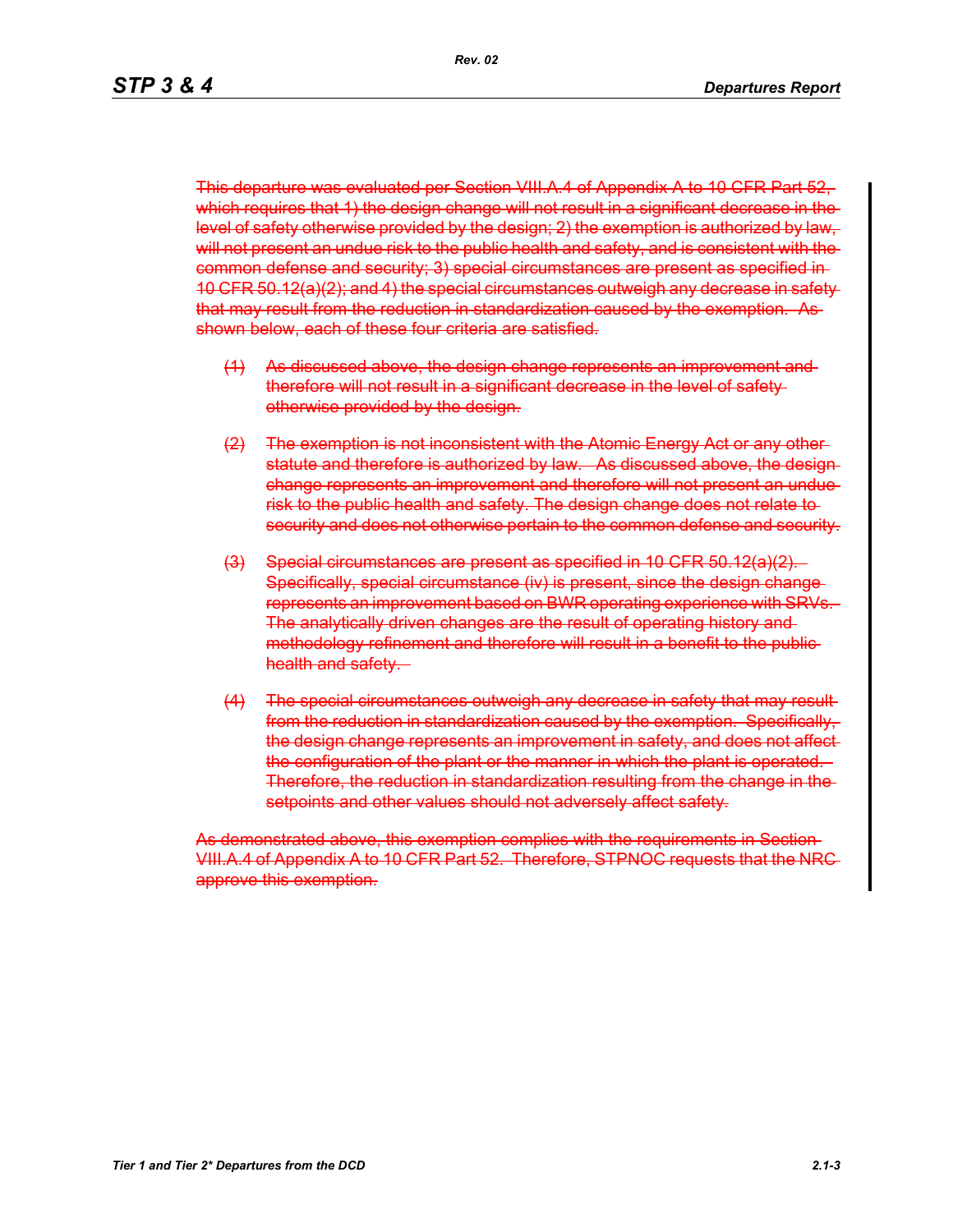## **STD DEP T1 2.1-2, Reactor Pressure Vessal System RIP Motor Casing Cladding**

## **Description**

This requested departure modifies the description of the RIP motor casing to clearly indicate that some portions of the motor casing have cladding.

ABWR DCD Tier 1 describes the cladding applied to the interior of the RPV cylindrical shell and indentifies areas of the RPV where there is no cladding. Specifically, DCD Tier 1 Section 2.1.1 states that there is no cladding on the RIP motor casing. The standard ABWR design for installed applications includes stainless steel cladding from the top portion of the casing to the motor secondary seal (along the length of the stretch tube) and around the bottom of the RIP motor casing where it interfaces with the motor cover closure. The requested departure modifies the DCD Tier 1 RIP motor casing design description to be consistent with the ABWR RIP motor casing design in current use. The design description in the ABWR DCD Tier 2 Section 5.3.3.1.1.1 is also clarified for consistency with Tier 1.

## **Evaluation Summary**

This departure changes the RIP motor casing to incorporate cladding in the stretchtube portion above the RIP secondary seal and at the bottom end of the casing near the closure of the motor cover.

This departure was evaluated per Section VIII.A.4 of Appendix A to 10 CFR Part 52, which requires that 1) the design change will not result in a significant decrease in the level of safety otherwise provided by the design; 2) the exemption is authorized by law, will not present an undue risk to the public health and safety, and is consistent with the common defense and security; 3) special circumstances are present as specified in 10 CFR 50.12(a)(2); and 4) the special circumstances outweigh any decrease in safety that may result from the reduction in standardization caused by the exemption. As shown below, each of these four criteria are satisfied.

- (1) As discussed above, the design change provides protection of the RIP motor casing base metal, and as such is an enhancement to the design that therefore will not result in a significant decrease in the level of safety otherwise provided by the design.
- (2) The exemption is not inconsistent with the Atomic Energy Act or any other statute and therefore is authorized by law. As discussed above, the design change represents an enhancement and therefore will not present an undue risk to the public health and safety. The design change does not relate to security and does not otherwise pertain to the common defense and security.
- (3) Special circumstances are present as specified in 10 CFR 50.12(a)(2). Specifically, special circumstances (iv) is present, since the design change represents an improvement based on ABWR operating experience. The change is proven effective by operating history and therefore will result in a benefit to the public health and safety.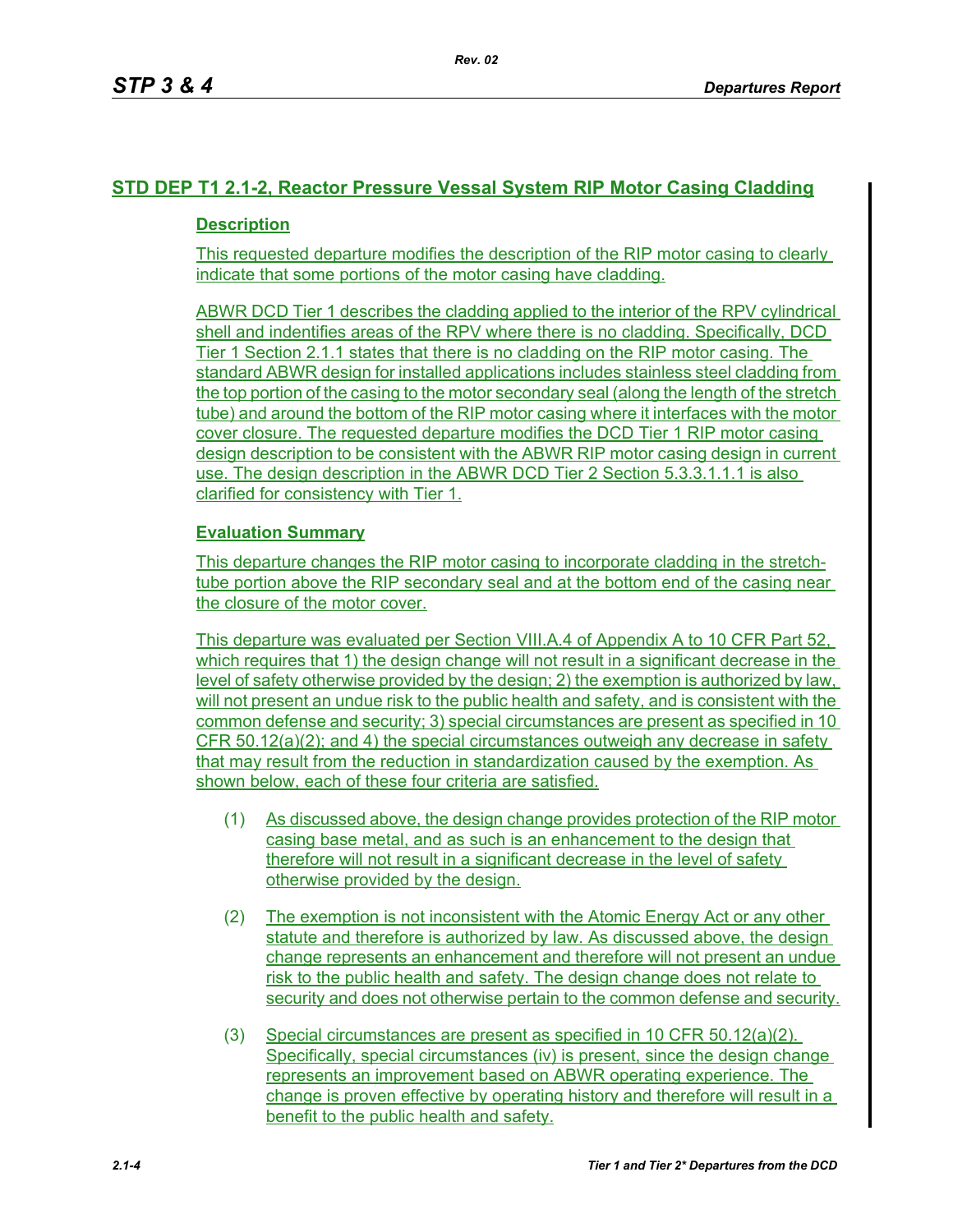(4) The special circumstances outweigh any decrease in safety that may result from the reduction in standardization caused by the exemption. Specifically, the design change does not reduce safety, and does not affect the configuration of the plant or the manner in which the plant is operated. Further, this departure is consistent with operatiing ABWR designs, and will form the reference-COLA for future COL applicants, thus the departure will likely not affect standardization. Any reduction in standardization resulting from the change in the RIP motor casing cladding will not adversely affect safety.

As demonstrated above, this exemption complies with the requirements in Section VIII.A.4 of Appendix A to 10 CFR Part 52. Therefore, STPNOC requests that the NRC approve this exemption.

## **STD DEP T1 2.2-1, Control Systems Changes to Inputs, Tests, and Hardware**

#### **Description**

Minor changes are made to the safety-related and nonsafety-related control systems as described in the reference ABWR DCD. Design detailing, operational experience, technological improvement efforts, and the desire for clarity prompt the changes to the specific wording in Tier 1 Section 2.2.

The reference ABWR DCD provides for an input to the Reactor Protection System (RPS) from Turbine First Stage Pressure. This protection sensor and signal will be replaced with a simulated thermal power signal of reactor power from the Neutron Monitoring System (NMS). The NMS will provide an accurate input of reactor power, regardless of the steam flow or steam bypass paths from the Main Steam System, that are not measured by first stage turbine pressure. This parameter provides a power threshold for a reactor trip on closure of a turbine trip valve or turbine control valve. This change will reduce installation costs, hardware failures, and operating costs over the life of the plant.

This departure provides for reactor power input to the RPS logic that generates a reactor trip signal on Turbine Stop Valve and Turbine Control Valve closure when reactor power is greater than 40%. The input from turbine first stage pressure will be eliminated, and replaced with a signal from the Simulated Thermal Power signal from the Neutron Monitoring System. The replacement of the input from turbine first pressure with a signal from neutron monitoring will be more accurate and more reliable and hence an improvement. With past and current experience of this logic, operating experience shows the benefit of this change to the plant design. This design has operational experience at Leibstadt (Switzerland - BWR 6), which was implemented approximately 20 years ago.

Without the four pressure sensors for turbine first stage pressure, the failure of thesecomponents is eliminated as a possible fault input to RPS for the reactor trip logic. Using the Neutron Monitoring System provides more accurate measurement of reactor power, by eliminating the steam flow paths that bypass the turbine (e.g., steam driven pumps, steam jet air ejectors, steam re-heaters, etc.). This method of reactor power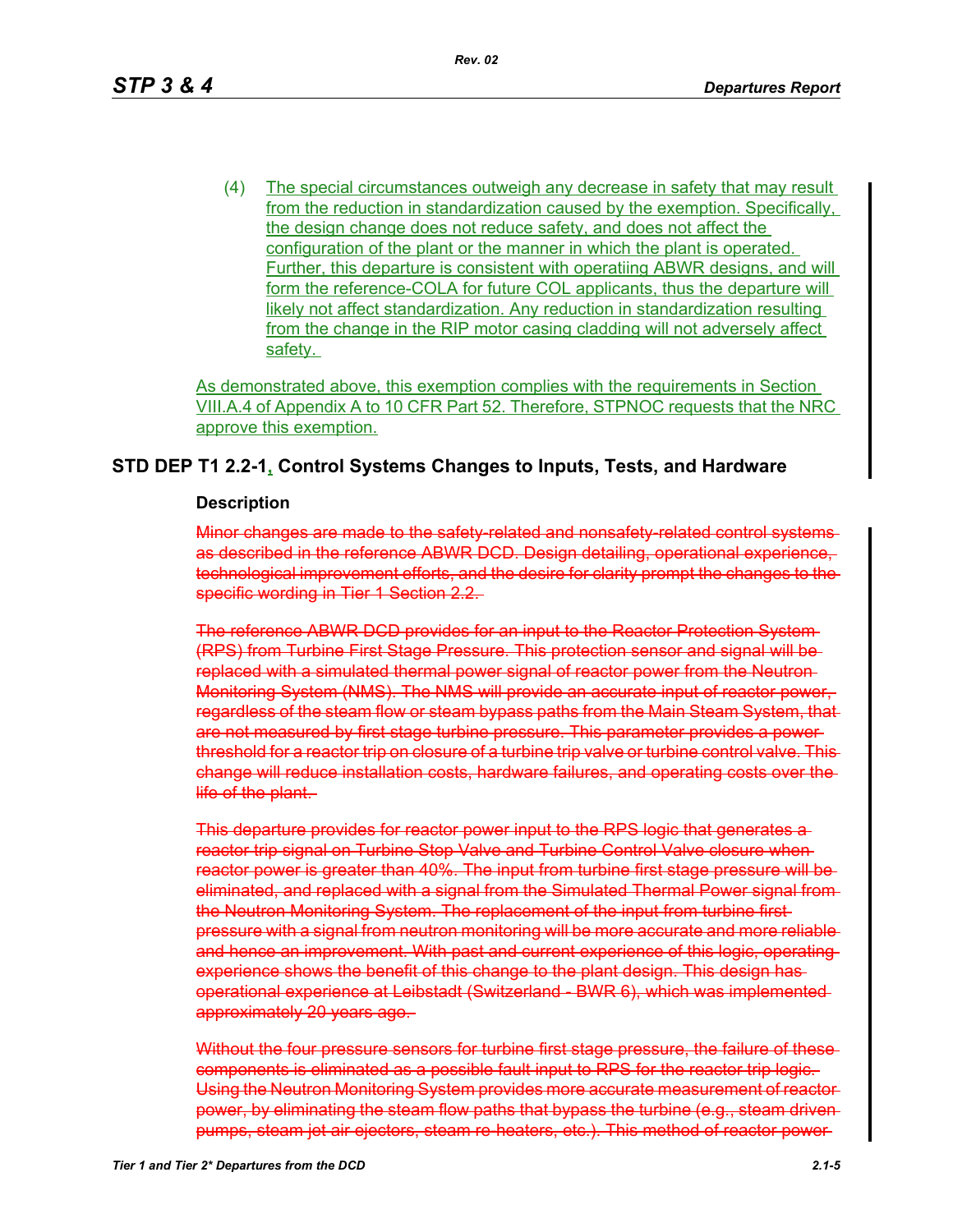measure input to RPS eliminates the mechanical measurement and possibility mechanical failure of the turbine first stage instrumentation.

The original DCD Tier 1 Section 2.2.1 did not identify that the rod withdrawal block function associated with detection of the separation condition of a control rod is only applicable when the RPS Mode switch is in Startup Mode or Run Mode. Also, DCD Tier 1 Figure 2.2-1 did not identify that the RCIS receives more than the Refuel Mode status signal associated with the RPS Mode switch status (i.e. RCIS actually receives separate status signals associated with each of the four possible RPS Mode switch status conditions: 1) Shutdown Mode, 2) Refuel Mode, 3) Startup Mode and 4) Run Mode). When the RPS Mode switch is in Shutdown Mode, a rod withdrawal block is activated for all control rods; therefore, implementation of an individual rod withdrawal block based upon detection of the separation condition is not necessary.

When the RPS Mode switch is in Refuel Mode, it is only possible to withdraw: 1) one operable control rod or 2) the one or two control rods associated with a single HCU when the Scram Test mode of RCIS is active. All other operable control rods mustremain fully inserted (and RCIS interlock logic enforces this situation). Thus, the RCIS logic insures the reactor remains in the subcritical condition regardless of the position of the one or two control rods that can be withdrawn with the RPS mode switch in Refuel Mode. When performing the FMCRD coupling check surveillance test in Refuel mode (for one or two control rods that have been withdrawn), the separation status will be activated when the FMCRD ball nut is withdrawn to the over travel out position. It is required that the separation rod withdrawal block not be activated to allow completion of this required surveillance test. Therefore, implementation of an individual rod withdrawal block based upon detection of the separation condition is also not desired and not necessary when in the Refuel Mode.

Design detailing efforts have located the nonsafety-related Feedwater Control microprocessor-based equipment in both the Turbine Building and the Control-Building. Therefore, the DCD Feedwater Control System Tier 1 description is changed to delete the sentence stating, "The FDWC System microprocessors are located in the Control Building."

The reference ABWR DCD Tier 1 Table 2.2.1 ITAAC Acceptance Criteria for Item 11 (i.e. associated with testing of one of the dual redundant non-Class 1E uninterruptible power supply at a time) states the "test signal exists in only one control channel at a time." This acceptance criterion was based upon an assumption that in the RCIS design implementation each channel of the dual-redundant RCIS controller equipment would receive power from only one associated uninterruptible power supply. However, in the final RCIS design implementation, only the power supply associated with the one non-Class 1E uninterruptible power supply being tested will become inoperable and both of the dual-redundant controller channels remain operational when this testing is conducted. The detailed RCIS design for the dual-redundant controller equipment is implemented such that each channel remains operational as long as either one of the uninterruptible power supplies is operational. There is an associated alarm condition activated when one of the uninterruptible power supplies becomes inoperable (i.e. so the operator becomes aware of this abnormal power supply status condition). A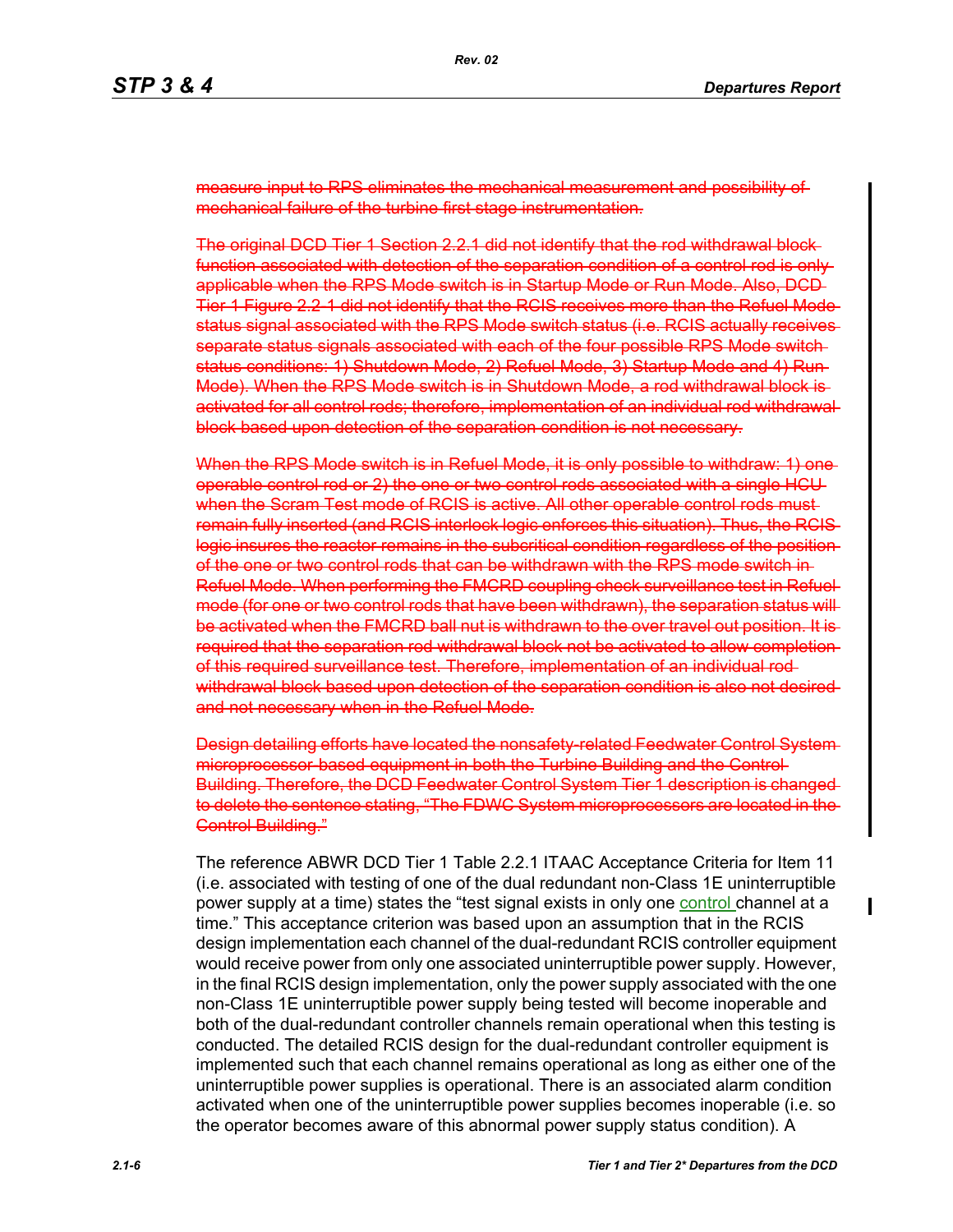change has been incorporated regarding the DCD Tier 1 ITAAC requirement for the RCIS related to the Acceptance Criteria associated with the testing of one of the dual redundant non-Class 1E uninterruptible power supply at a time.

### **Evaluation Summary**

This departure was evaluated per Section VIII.A.4 of Appendix A to 10 CFR Part 52, which requires that 1) the design change will not result in a significant decrease in the level of safety otherwise provided by the design; 2) the exemption is authorized by law, will not present an undue risk to the public health and safety, and is consistent with the common defense and security; 3) special circumstances are present as specified in 10 CFR 50.12(a)(2); and 4) the special circumstances outweigh any decrease in safety that may result from the reduction in standardization caused by the exemption. As shown below, each of these four criteria are satisfied.

- (1) As discussed above, the design change represents an improvement and therefore will not result in a significant decrease in the level of safety otherwise provided by the design.
- (2) The exemption is not inconsistent with the Atomic Energy Act or any other statute and therefore is authorized by law. As discussed above, the design change represents an improvement and therefore will not present an undue risk to the public health and safety and the design change does not relate to security and does not otherwise pertain to the common defense and security.
- (3) Special circumstances are present as specified in 10 CFR 50.12(a)(2). Specifically, special circumstance (iv) is present, since the design change represents an improvement and therefore will result in a benefit to the public health and safety.
- (4) This is "standard" departure that is intended to be applicable to COL applicants that reference the ABWR DCD. Therefore this departure will not result in any loss of standardization, Additionally, the design change represents an improvement in safety, and does not adversely affect the configuration of the plant or the manner in which the plant is operated.

As demonstrated above, this exemption complies with the requirements in Section VIII.A.4 of Appendix A to 10 CFR Part 52. Therefore, STPNOC requests that the NRC approve this exemption.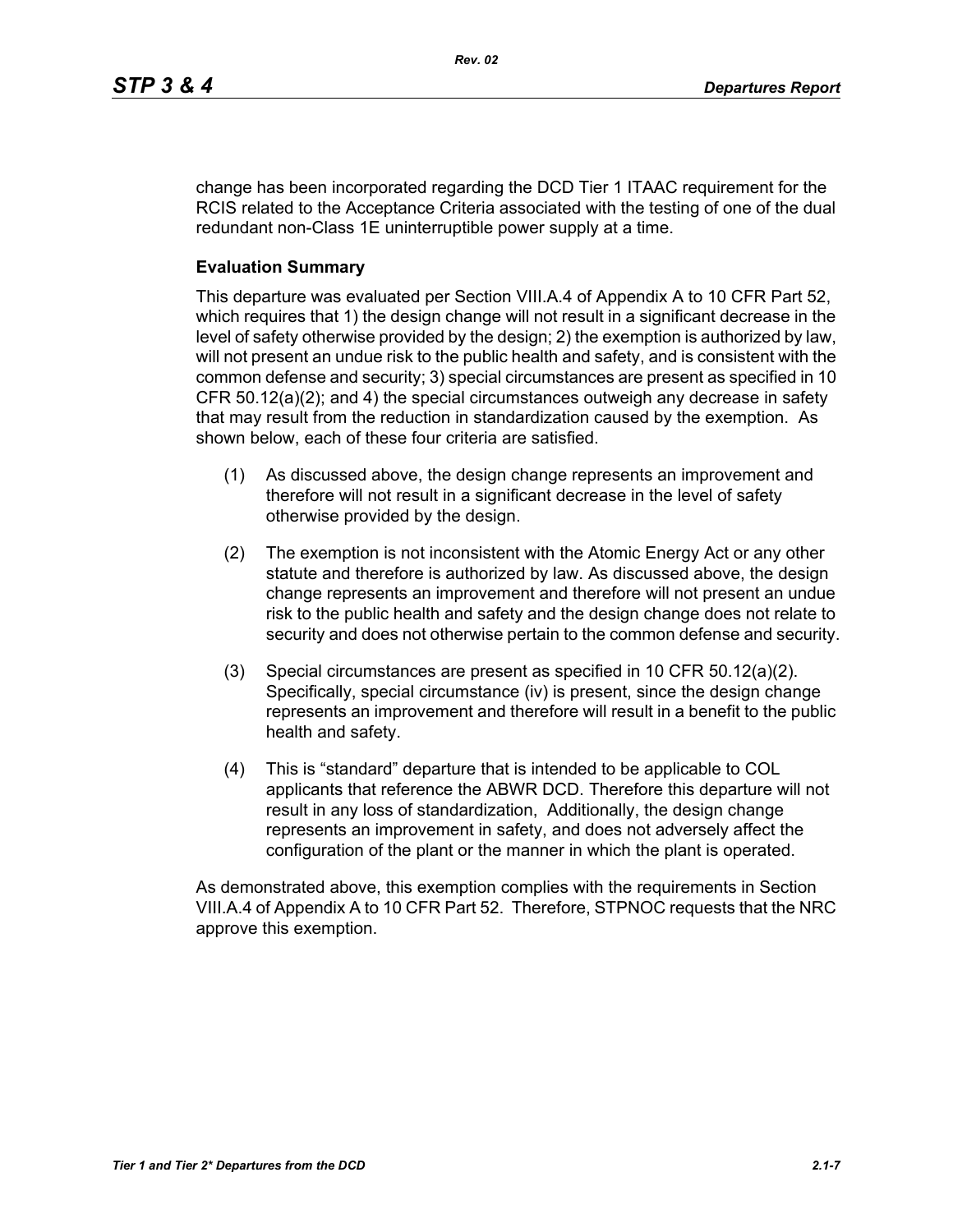## **STD DEP T1 2.3-1, Deletion of MSIV Closure and Scram on High Radiation**

#### **Description**

The Scram and MSIV automatic closure on high MSLRM (main steam line radiation monitor) trip is deleted. Elimination of these functions reduces the potential for unnecessary reactor shutdown caused by spurious actuation of the MSLRM trip and increases plant operational flexibility. As a result, this change increases reliability and plant availability and therefore results in a benefit to public health and safety.

This departure includes the following Tier 1, Tier 2 and Technical Specification changes.

#### **Tier 1 departures:**

Changes have been made relative to the reference ABWR Tier 1 DCD Figure 2.3.1, "Process Radiation Monitoring System Control Interface Diagram" to remove the MSL Tunnel Area Radiation input from the plant sensors that provide input data.

#### **Tier 2 departures:**

Changes have been made relative to the reference ABWR Tier 2 DCD Sections 5.2, 6.2, 7.2, 7.3 and their associated tables to remove information pertaining to main steam line high radiation monitoring and process radiation monitoring system. Section 11.5 has been modified to move main steam line tunnel area radiation monitoring information from the section describing "monitoring required for safety and protection" to the section describing "monitoring required for plant operation." Main steam line high radiation information has also been removed from Tables 18F-1 through 18F-3 and Tables 18H-2 and 18H-5.

#### **Generic Technical Specification departures:**

Generic Technical Specifications LCO 3.3.1.1 and LCO 3.3.6.1 and their associated Bases has been modified to remove the Main Steam Tunnel Radiation High function.

The original purpose of this instrumentation was to close the MSIVs in order to mitigate the potential release of fission products released from fuel rods. The initial release of primarily noble gas fission products from the damaged fuel rods was expected to cause a spike in the radiation readings on the steam line which would initiate safety related actions. However, radiation sources in the steam lines are primarily dominated by N-16 emissions, and setpoints sufficient to sense noble gas spikes can be overwhelmed by minor variations in N-16 flow causing spurious trips. Since sensors on the condenser steam jet air ejector and ventilation stack can also serve the purpose of monitoring potential offsite releases, the BWROG LTR NEDO-31400A concluded that the vessel isolation (MSIVs) and scram functions of the MSLRM are not required.

The MSLRM alarms in the main control room and the conclusion of NEDO-31400A Section 2.2 remain valid for the STP proposed design. Both the MSLRM and the Condenser Steam Jet Air Ejector (SJAE) monitors will alert the operators for events that can cause an elevated release of radioactivity from the fuel. In addition to these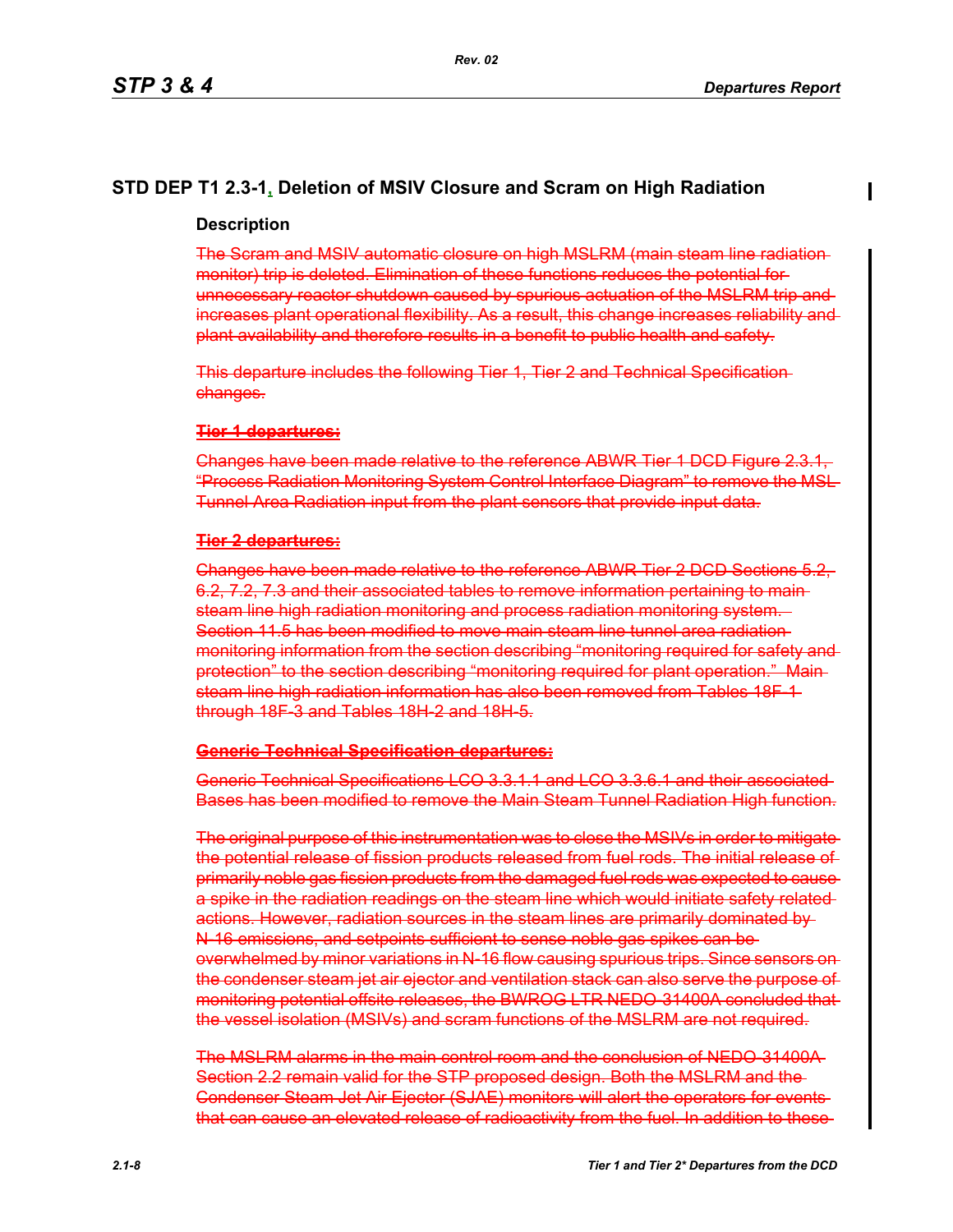alarms, given sufficient time, the offgas treatment system radiation monitor and eventually the stack effluent monitor will activate alarms in the control room and the operator will be able to isolate the offgas system to stop these releases to the environment. Therefore, even without the automatic reactor shutdown function and the MSIV closure on the MSLRM trip, the operator will be able to limit offsite releases.

For operating plants, the NRC has approved this change (see NEDO-31400A). The following additional considerations apply to the ABWR:

In the NEDO Section 9 there was a discussion of the negligible increase in reactivity control failure frequency with the deletion of the MSLRM scram function. This increase was due to operating plants taking credit for the MSLRM initiating a scram during the control rod drop accident. As described in Tier 2 DCD Section 15.4.10, it is concluded that for the ABWR, there is no basis for the control rod drop event to occur or to perform a related radiological analysis. The deletion of the automatic scram and MSL isolation result in no change in associated risk.

The NRC's approval letter accepting the NEDO requires an applicant referencing it to:

- Demonstrate that the plant design features affecting a rod drop analysis bound those used in the report. For ABWR, since the event has no basis. A comparison of design features affecting the rod drop analysis against those assumed in the report is unnecessary.
- **Demonstrate a basis (e.g., plant procedures) to conclude that manual operator**action will be taken expeditiously in case of increased levels of radioactivity in the MSLs. STP 3 & 4 alarm response procedures will direct operator action in case of increased radioactivity levels.

Since this change incorporates a BWR change that was previously approved by the NRC and since the SER conditions are met for the ABWR as explained above, there are no adverse effects on plant performance.

The Scram and MSIV Automatic Closure on high MSLRM (main steam line radiation monitor) trip is deleted. This safety function is deleted for the following reasons:

- The MSLR-high trip is not specifically credited in any ABWR safety analysis. This trip was originally designed for BWRs to mitigate the effects of a control rod drop accident (CRDA). As described in Tier 2 DCD Section 15.4.10, the ABWR has no basis for the CRDA event to occur. Thus, the deletion of the automatic scram and MSL isolation results in no change in associated risk or safety margins.
- U.S. BWRs have experienced spurious trips due to this function. The radiation trip setpoints can be overwhelmed by minor variations in the N-16 flow during normal operation and cause spurious trips. Elimination of the safety-related functions reduces the potential for unnecessary reactor shutdown and increases plant operational flexibility. Operators in the main control room are alerted to potential offsite releases by the MSLRM, the condenser steam jet air ejector monitor, and/or ventilation stack monitor.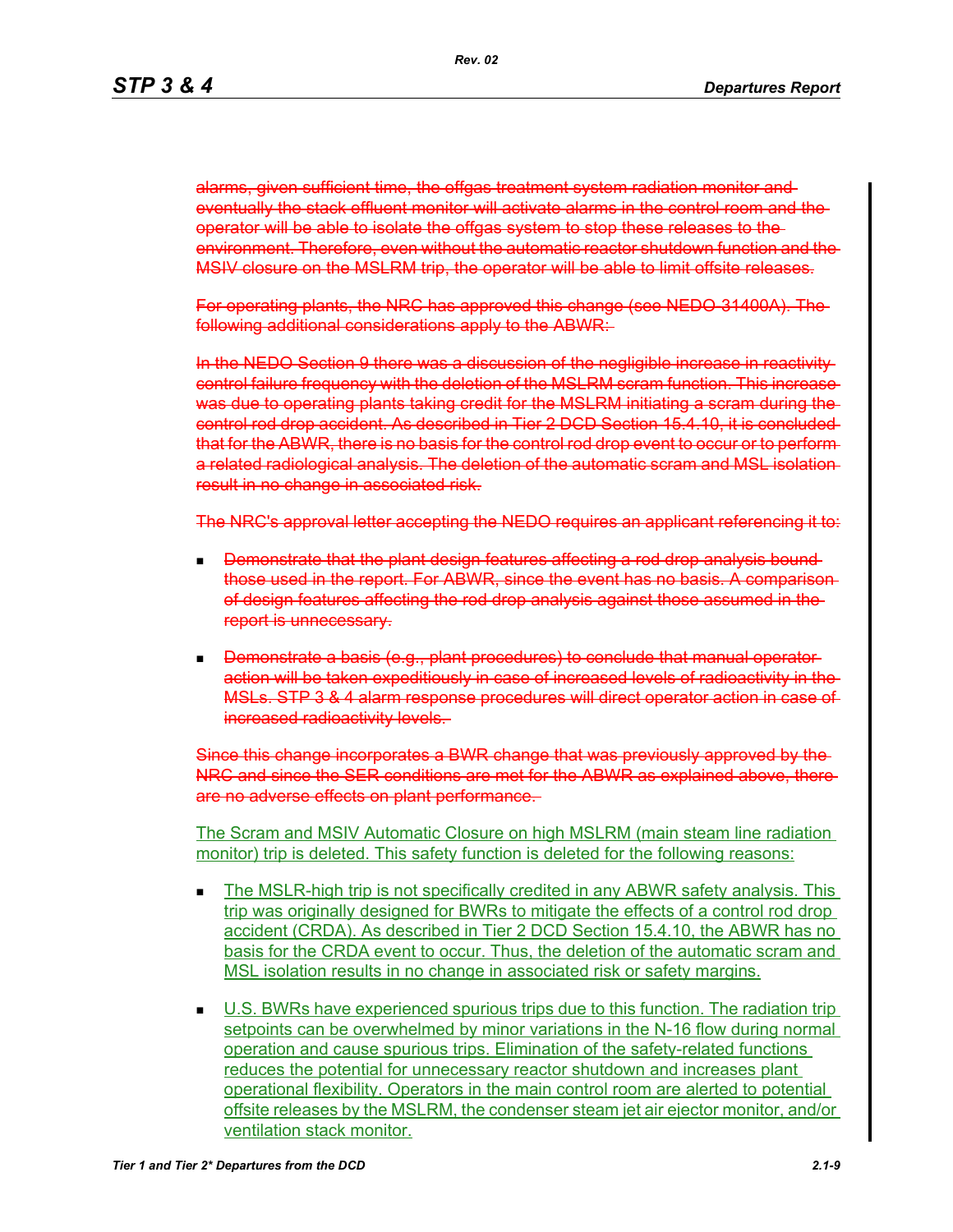Furthermore, this change has been previously approved by the NRC for U.S. BWRs based on analyses that demonstrate that safety margins are not impacted. Since the SER conditions are met for the ABWR, as explained above, no other safety analyses are required.

This departure includes the following Tier 1, Technical Specification, and Tier 2 changes.

## **Tier 1 Departures:**

- ABWR Tier 1 DCD Figure 2.3.1, "Process Radiation Monitoring System Control Interface Diagram" is changed to remove the MSL Tunnel Area Radiation input from the plant sensors that provide input data.
- **Tier 1 Table 2.7.1a has been modified to remove the main steam tunnel radiation** information from the fixed position alarms, displays, and controls. This information is conveyed through other alarms, displays, and controls in the control room.

## **Technical Specifications Departures:**

- **LCO 3.3.1.1 and its associated Bases have been modified to remove the Main** Steam Tunnel Radiation High functions (automatic scram and MSIV closure).
- LCO 3.3.6.1 and its associated Bases have been modified to remove instrumentation monitoring functions for post-accident monitoring (PAM) of coolant radiation in the main steamline. A continuous PAM for coolant radiation is no longer required based on BTP HICB-10.

## **Tier 2 Departures:**

Changes have been made relative to the reference ABWR Tier 2 DCD Sections 1.2, 1A, 3.4, 5.2, 6.2, 7.1, 7.2, 7.3, 7.5, 7.6 11.5, 15.2, 18F, and 18H to revise or remove information pertaining to main steam line high radiation monitoring and process radiation monitoring system. For example, Section 11.5 is modified to move main steam line tunnel area radiation monitoring information from the section describing "monitoring required for safety and protection" to the section describing "monitoring required for plant operation."

## **Evaluation Summary**

This departure was evaluated per Section VIII.A.4 of Appendix A to 10 CFR Part 52, which requires that 1) the design change will not result in a significant decrease in the level of safety otherwise provided by the design; 2) the exemption is authorized by law, will not present an undue risk to the public health and safety, and is consistent with the common defense and security; 3) special circumstances are present as specified in 10 CFR 50.12(a)(2); and 4) the special circumstances outweigh any decrease in safety that may result from the reduction in standardization caused by the exemption. As shown below, each of these four criteria are satisfied.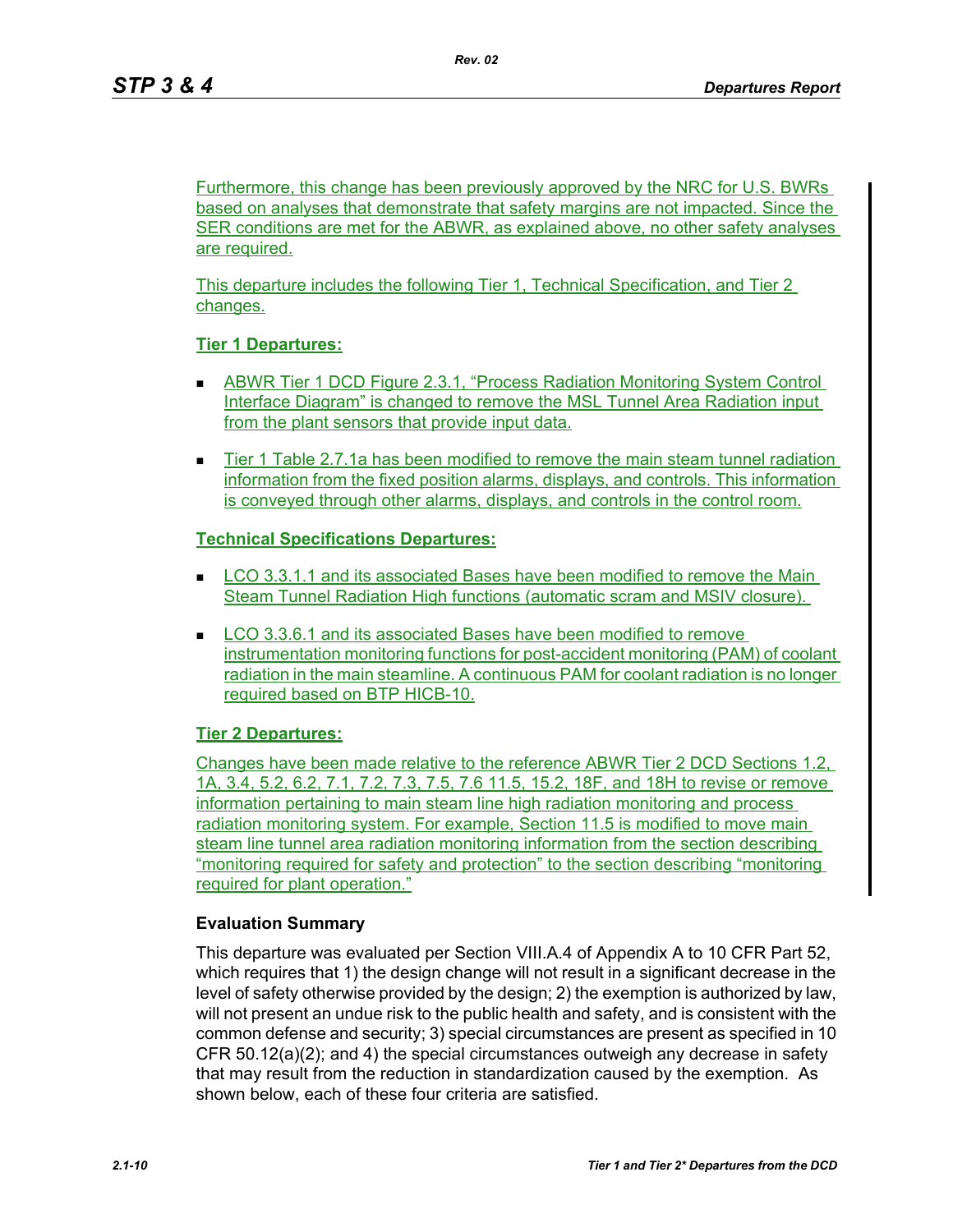- (1) As discussed above, the design change represents an improvement and therefore will not result in a significant decrease in the level of safety otherwise provided by the design.
- (2) The exemption is not inconsistent with the Atomic Energy Act or any other statute and therefore is authorized by law. As discussed above, the design change represents an improvement and therefore will not present an undue risk to the public health and safety. The design change does not relate to security and does not otherwise pertain to the common defense and security.
- (3) Special circumstances are present as specified in 10 CFR 50.12(a)(2). Specifically, special circumstance (iv) is present, since the design change represents an improvement and therefore will result in a benefit to the public health and safety.
- (4) This is "standard" departure that is intended to be applicable to COL applicants that reference the ABWR DCD. Therefore this departure will not result in any loss of standardization, Additionally, the design change represents an improvement in safety, and does not adversely affect the configuration of the plant or the manner in which the plant is operated.

As demonstrated above, this exemption complies with the requirements in Section VIII.A.4 of Appendix A to 10 CFR Part 52. Therefore, STPNOC requests that the NRC approve this exemption.

#### **References**

*(1)* Licensing Topical Report NEDO 31400A "Safety the BWR Main Steam Isolation Valve Closure Function and the Scram Function of the Main Steam Line Radiation Monitor," October 1992.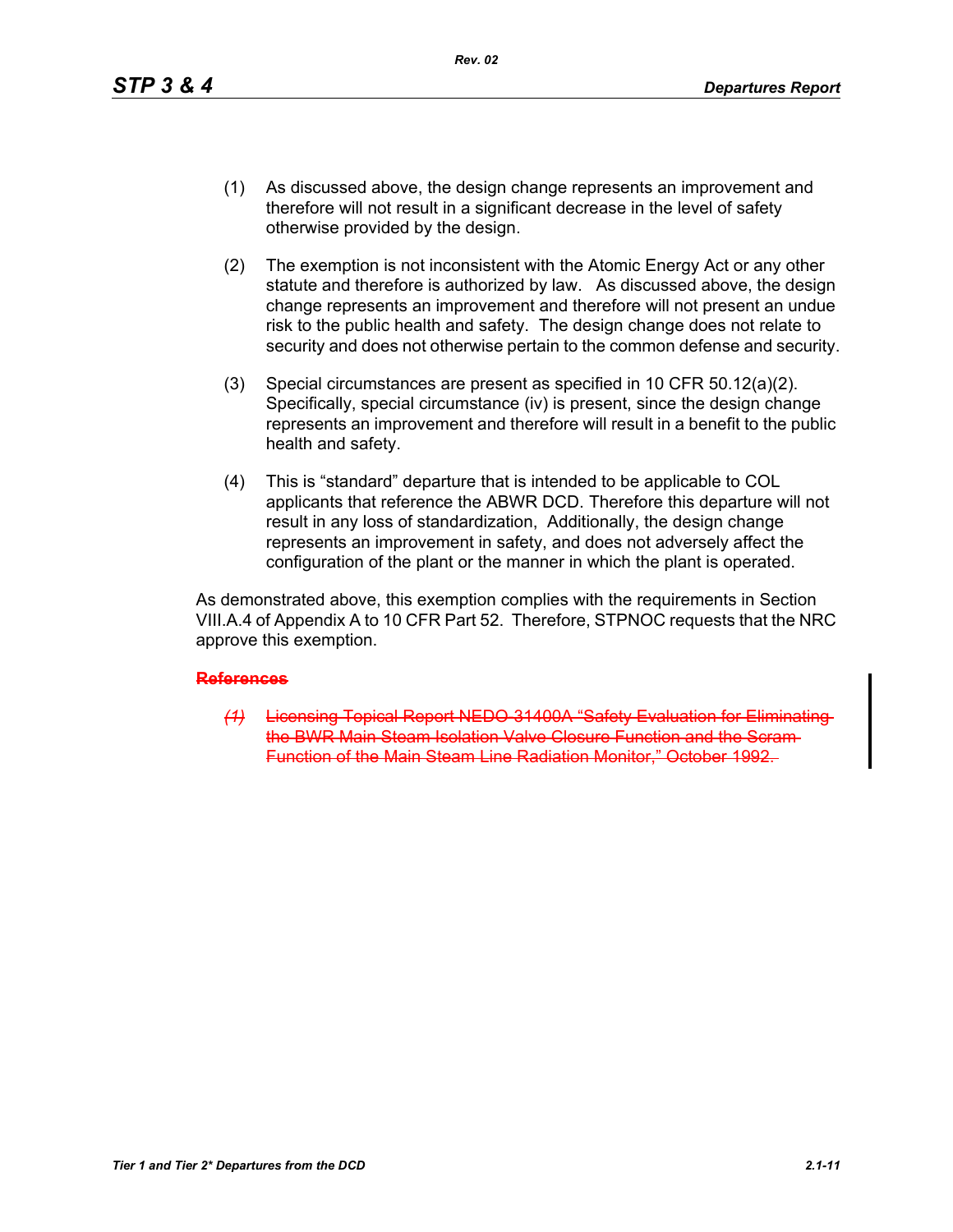# **STD DEP T1 2.4-1, Residual Heat Removal System and Spent Fuel Pool Cooling**

## **Description**

The reference ABWR DCD has two RHR loops connected to the Fuel Pool Cooling system with normally closed crosstie valves. During refueling outages, a crosstie valve can be opened to allow direct cooling of the fuel pool by circulation of fuel pool water through the RHR heat exchanger and returning it to the fuel pool. In addition, the RHR pumps have the capability to provide fuel pool emergency makeup water by transferring suppression pool water to the fuel pool. This change is to add the capability to allow the choice of a third loop, RHR division A, in the Augmented Fuel Pool Cooling and Fuel Pool Makeup Modes.

This addition of piping and valves will be of the same quality standard, seismic category, and ASME code as the B and C RHR loops components, along with another capability to provide makeup or cooling to the Spent Fuel Pool. Only one RHR cooling loop will be aligned for the Augmented Fuel Pool Cooling or Fuel Pool Makeup Mode at any one time. The additional loop will increase the reliability from a single failure standpoint. This design change was chosen based on improved reliability and performance.

This change provides the ability to supply fuel pool cooling or makeup from any of the three RHR loops in the Augmented Fuel Pool Cooling or Fuel Pool Makeup Modes. This will enhance capabilities and reliability to perform division outages for maintenance and other activities. Division outages will be better able to be coordinated during all plant operational Modes. During design detailing it was recognized that the added flexibility of having the capability to perform divisional outages in any order was a worthwhile design improvement. As an example, if Division B EDG constitutes a critical path for an outage, in order to maintain a single failure margin, work could not start until core decay heat decreased to the point that RHR Spent Fuel Pooling augmented cooling was no longer required. By having all three divisions supporting the Augmented Fuel Pool Cooling Mode, Divisional Outages (potential critical path) could occur based on workload in the division.

## **Evaluation Summary**

During design detailing it was recognized that the added flexibility of having the capability to perform divisional outages in any order was a worthwhile design improvement. As an example, if Division B EDG constitutes a critical path for an outage, in order to maintain a single failure margin, work could not start until core decay heat decreased to the point that RHR Spent Fuel Pooling Assist was no longer required. By having all three divisions capable of supporting Spent Fuel Pool Cooling assist, Divisional Outages (potential critical path) could occur based on workload in the division.

This departure was evaluated per Section VIII.A.4 of Appendix A to 10 CFR Part 52, which requires that 1) the design change will not result in a significant decrease in the level of safety otherwise provided by the design; 2) the exemption is authorized by law, will not present an undue risk to the public health and safety, and is consistent with the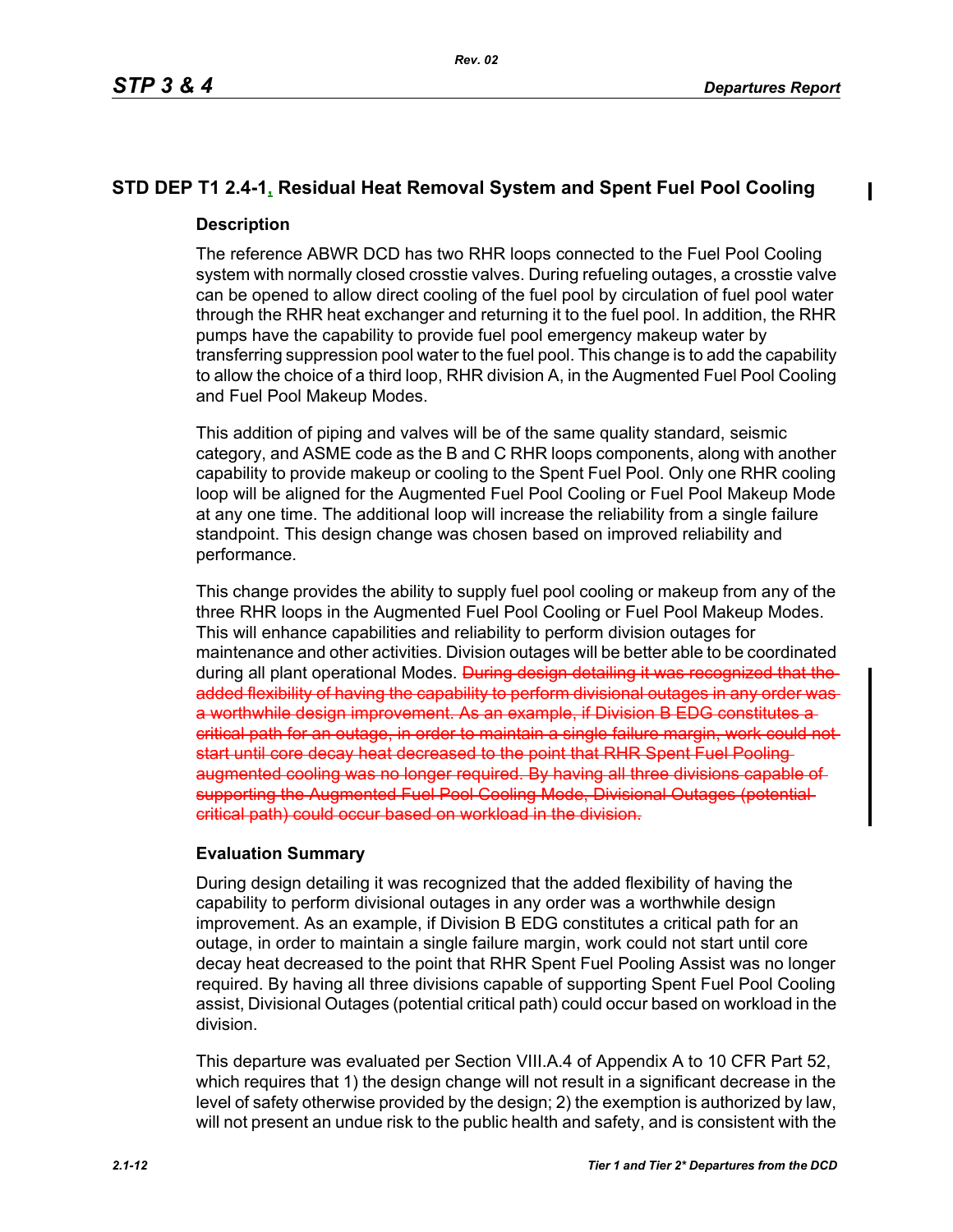common defense and security; 3) special circumstances are present as specified in 10 CFR 50.12(a)(2); and 4) the special circumstances outweigh any decrease in safety that may result from the reduction in standardization caused by the exemption. As shown below, each of these four criteria are satisfied.

- (1) As discussed above, the design change represents an improvement and therefore will not result in a significant decrease in the level of safety otherwise provided by the design.
- (2) The exemption is not inconsistent with the Atomic Energy Act or any other statute and therefore is authorized by law. As discussed above, the design change represents an improvement and therefore will not present an undue risk to the public health and safety and the design change does not relate to security and does not otherwise pertain to the common defense and security.
- (3) Special circumstances are present as specified in 10 CFR 50.12(a)(2). Specifically, special circumstance (iv) is present, since the design change represents an increase in redundancy and therefore will result in a benefit to the public health and safety.
- (4) This is "standard" departure that is intended to be applicable to COL applicants that reference the ABWR DCD. Therefore this departure will not result in any loss of standardization, Additionally, the design change represents an improvement in safety, and does not adversely affect the configuration of the plant or the manner in which the plant is operated.

As demonstrated above, this exemption complies with the requirements in Section VIII.A.4 of Appendix A to 10 CFR Part 52. Therefore, STPNOC requests that the NRC approve this exemption.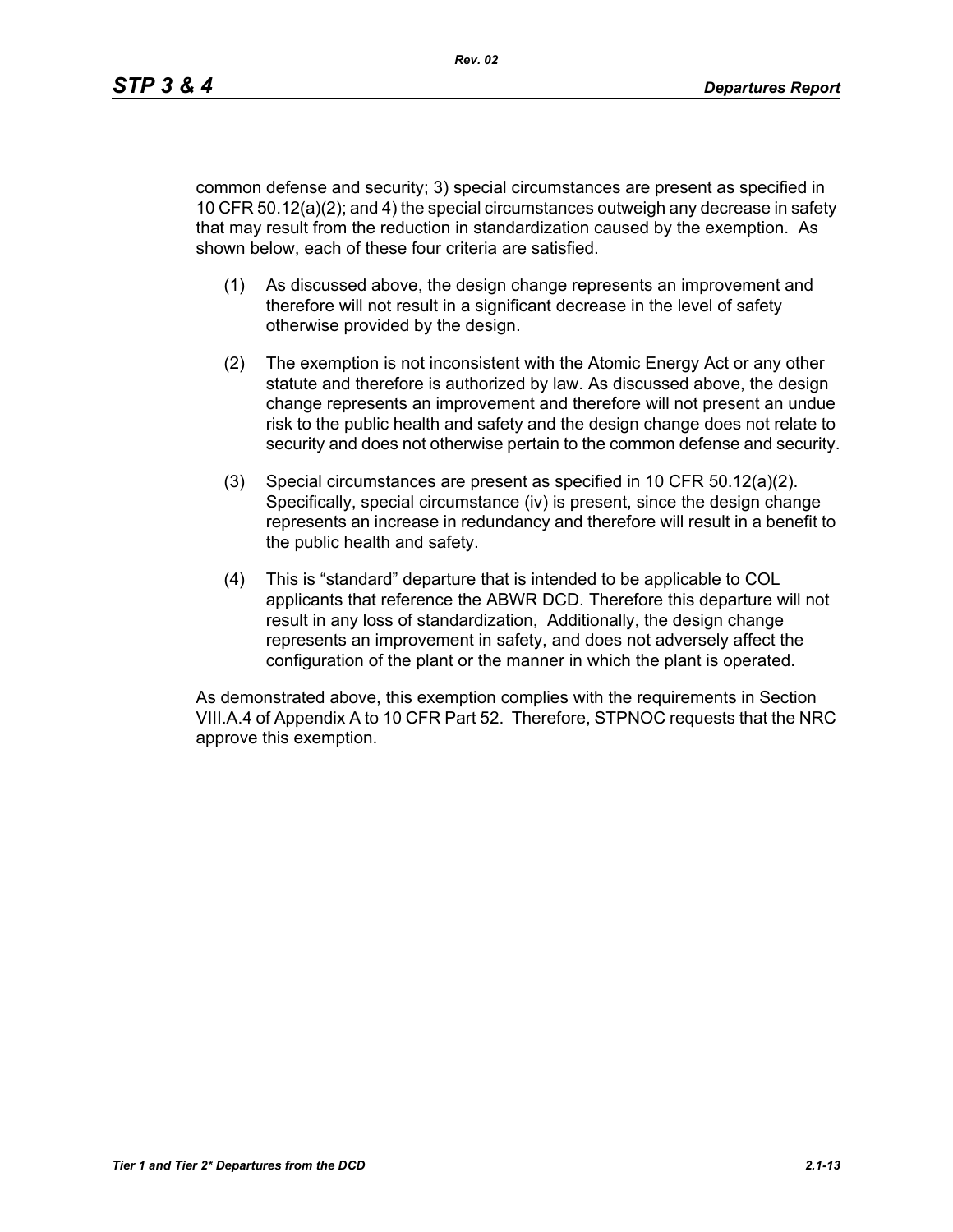## **STD DEP T1 2.4-2, Feedwater Line Break Mitigation**

### **Description**

This departure reduces challenges to the containment pressure design value following a feedwater line break (FWLB). The corrective design concept is a trip of the condensate pumps following an indication that a Feedwater Line Break (FWLB) in the drywell has occurred. This departure revises ABWR Tier 1, Sections 2.4.3 and 2.15, and the Tier 2 sections, including Technical Specifications, affected by the revision.

The FWLB is the limiting design basis accident for ABWR primary containment vessel (PCV) peak pressure response. This is because blowdown flows from both the reactor pressure vessel (RPV) side and the balance of plant (BOP) feedwater side contribute to the peak pressure response. Previous BWR designs were bounded by the recirculation line break, that is not a consideration in the ABWR design.

Calculations performed during STP 3 & 4 initial planning as a check against the FSER estimate that the ABWR containment design pressure would be exceeded at the 3926 MWt power level with an injection of approximately 100% feedwater flow at 15 minutes. The licensing basis for ABWR is no operator actions for 30 minutes for design basis accidents, as discussed in DCD Tier 2, Subsections 6.2.1.1.3.3.1.2 and 6.2.1.1.5.6.1. With the current ABWR design, the only mitigation option available, for limiting the containment pressure, would be operator action using the non-safety trip of the condensate and/or feedwater pumps.

Therefore, high drywell pressure signals that would already be existing in the Leak Detection & Isolation (LDI) (LDS) logic of the Safety System Logic & Control (SSLC) are used, in conjunction with the added differential pressure signals between the two feedwater lines, to identify a FWLB in containment and to then trip the condensate pumps.

The departure implementation of condensate pump trip improves plant safety by limiting the mass flow to the drywell after the FWLB, thereby ensuring the predicted peak pressure will not exceed the design value. This is described in Departure 6.2-2, Containment Analysis (see Departures from the General Technical Specifications) and Tier 2, Subsection 6.2.1.1.3.3.1. The instrumentation logic to initiate the trip will be an "AND" circuit to reduce the probability of false trips. That is, the logic will require excessive differential pressure between the two-feedwater lines "AND" high drywell pressure to initiate the condensate pump trip. This will reduce the negative impact on plant operation, plant reliability and availability. There would not be an impact on the-**PRA** these by adding circuit breakers for the condensate pump supplies, because the logic will only be initiated during FWLB LOCA, the breakers will be normally closed, and additional operator actions will not be required to start the condensate pumps during other events. The design and location of the safety related breakers are described in Tier 2, Subsection 8.3.1.1.1.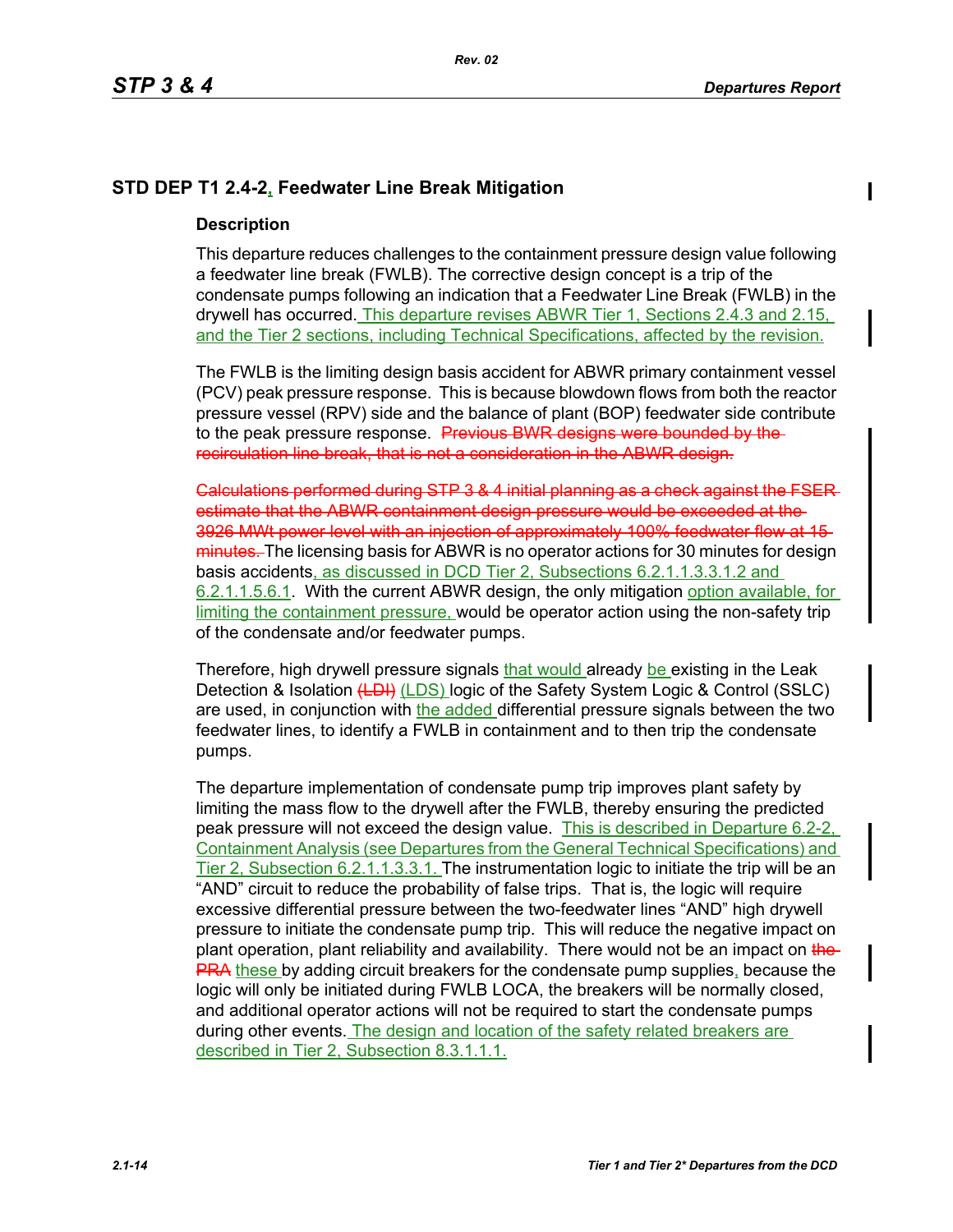## **Evaluation Summary**

These changes ensure that the containment pressure margins are maintained during the limiting containment pressurization accident. Consequentially, the changes decrease the risk associated with the feedwater line break inside containment. These changes maintain the same level of plant reliability and performance as described in the DCD. The changes will provide a better level of plant protection and personalsafety and a net benefit to the public health and safety. While this involves changes to an SSC, there are no adverse effects on any DCD design function. No procedure was changed.

This departure was evaluated per Section VIII.A.4 of Appendix A to 10 CFR Part 52, which requires that 1) the design change will not result in a significant decrease in the level of safety otherwise provided by the design; 2) the exemption is authorized by law, will not present an undue risk to the public health and safety, and is consistent with the common defense and security; 3) special circumstances are present as specified in 10 CFR 50.12(a)(2); and 4) the special circumstances outweigh any decrease in safety that may result from the reduction in standardization caused by the exemption. As shown below, each of these four criteria are satisfied.

- (1) As discussed above, the design change represents an improvement and therefore will not result in a significant decrease in the level of safety otherwise provided by the design.
- (2) The exemption is not inconsistent with the Atomic Energy Act or any other statute and therefore is authorized by law. As discussed above, the design change represents an improvement and therefore will not present an undue risk to the public health and safety. The design change does not relate to security and does not otherwise pertain to the common defense and security.
- (3) Special circumstances are present as specified in 10 CFR 50.12(a)(2). Specifically, special circumstance (iv) is present, since the design change represents an improvement and better conformance to licensing criteria (no operator action until 30 minutes) and therefore will result in a benefit to the public health and safety.
- (4) This is "standard" departure that is intended to be applicable to COL applicants that reference the ABWR DCD. Therefore this departure will not result in any loss of standardization. Additionally, the design change represents an improvement in safety, and does not adversely affect the configuration of the plant or the manner in which the plant is operated.

As demonstrated above, this exemption complies with the requirements in Section VIII.A.4 of Appendix A to 10 CFR Part 52. Therefore, STPNOC requests that the NRC approve this exemption.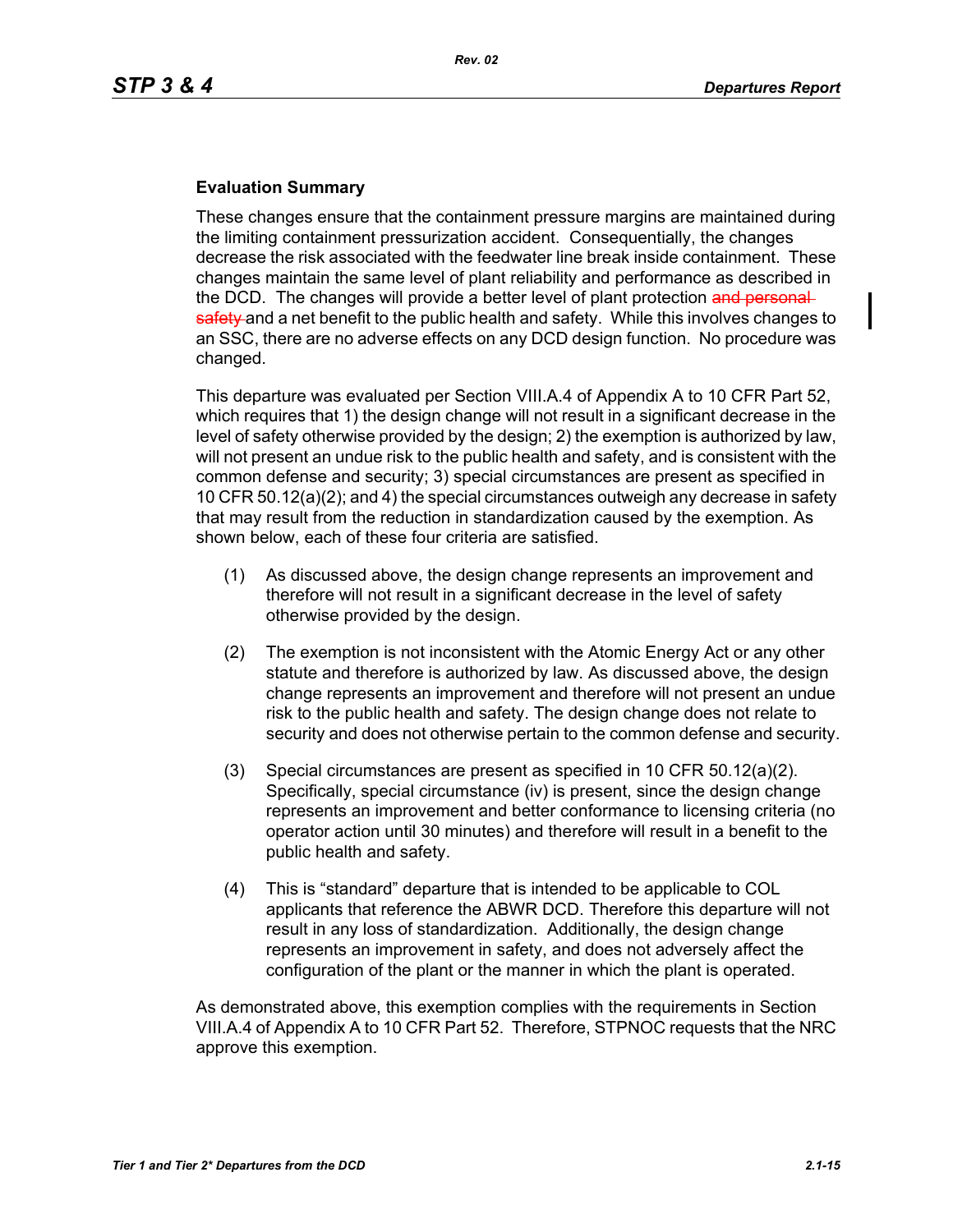## **STD DEP T1 2.4-3, RCIC Turbine/Pump**

### **Description**

The original DCD incorporated a steam turbine driven water pump that has been historically used in the United States with BWR plants. During the design detailing stage of the ABWR development, another design was chosen based on improved reliability, performance, and simplicity. The new design meets or exceeds all safetyrelated system performance criteria including start time, flow rate, and low steam pressure operation.

The improved design and system simplification is due to (a) monoblock design (pump and turbine within same casing); (b) no shaft seal required; (c) no barometric condenser required; (d) no oil lubrication or oil cooling system required because the system is totally water lubricated; (e) no steam bypass line required for startup; (f) simpler auxiliary subsystems; and (g) no vacuum pump and associated penetration piping or isolation valves required. The monoblock design is of horizontal, two-stage centrifugal water pump driven by a steam turbine contained in a turbine casing integral with the pump casing. The turbine wheel has a single row of blades. The pump impellers, turbine wheel and inducer are mounted on a common shaft, which is supported on two water lubricated journal bearings. The bearings are housed in a central water chamber between the turbine and pump sections and are lubricated by a supply of water taken from the discharge of the first stage impeller and led to the bearings through a water strainer. This design has been installed and is operational in international nuclear and fossil power plants as well as in maritime and military applications.

The Tier 2 impacts follow from design simplification and design classification upgrades. Changes are made to the Tier 2 mechanical, control, and testing sections. The pump is supported on the pedestals of a fabricated steel base plate by feet formed on the pump casing and central water chamber. The monoblock construction of the pump eliminates the need for alignment between the pump and the turbine. The pump and turbine can now be fabricated to ASME Section 3 requirements. The operating speed of the pump is governed by the turbine control subsystem which regulates the quantity of steam to the turbine based on discharge pressure. The main elements of the control gear are the steam stop valve, the throttle valve and the pressure governor. The pump is also provided with electrical and mechanical over speed trip mechanisms which close the steam stop valve when the speed exceeds predetermined levels. Speed measurement is provided by an electronic tachometer.

One less containment penetration is required and approximately 10 meters of small bore piping previously analyzed for interfacing system LOCAs The containment penetration for the RCIC vacuum pump discharge line and upgraded to burst pressure havehas been removed from the design. The fire loading in the RCIC pump room is reduced by the elimination of the lube oil subsystem and 106 liters of Class III B lube oil.

The ITAAC in 2.4.4 (c), (e), and (f) are modified to reflect the fact that the steam supply bypass valve is not used for startup and a 10-second time delay is no longer needed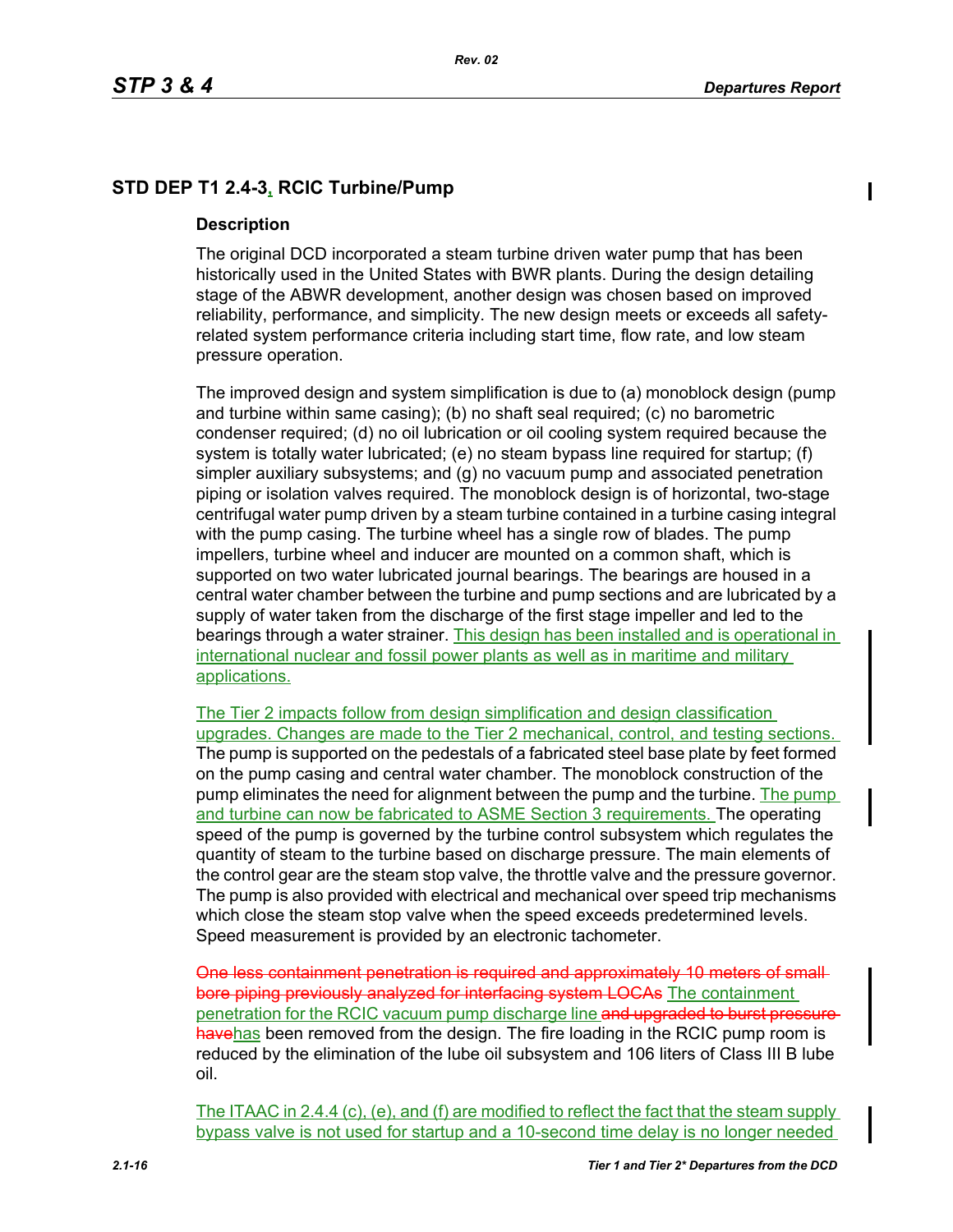for the injection and steam admission valves. Also, the ITAAC 2.4.4 (i) (2) associated with the torque to the pump is deleted because of the monoblock design.

Technical Specification Table 3.3.1.4-1, ESF Actuation Instrumentation and SSLC Sensor Instrumentation item 12 d is reinstated and "RCIC Turbine exhaust diaphragm pressure" is corrected to "RCIC turbine exhaust pressure" in this item and in the bases.

Licensing Topical Report NEDE-33299P was submitted to the NRC by General Electric Company December 2006 proposing this change as a generic revision to the Design Control Document. More detail on this change may be found in this LTR. A correction is made to the RCIC system performance test discussion in Subsection 12.2.12.1.9(3)(f)(iv) to clarify that the test return line discharges to the suppression pool and not the condensate storage tank.

### **Evaluation Summary**

The events in FSAR Chapter 15 were evaluated based on the quickened response times expected so the dynamics of upset and accident responses are notcompromised. The events and accidents in Chapter 15 were reviewed. The analyses and conclusions presented in Chapter 15 are not affected. No negative impacts on severe accident probability or severity have been identified nor has a new type of severe accident been created. The bases in the generic Technical Specifications in Chapter 16 will be met or exceeded. This departure results in no negative impact on safety, plant operation or cost. Plant availability and reliability will improve due reduction of active and passive components. Improved turbine reliability well improves will have a positive effect on plant safety as will improve well as transient and startup characteristics. Changes to the RCIC ITAAC are simplications due to fewer components yet still allow demonstration of performance critical to safety.

This departure was evaluated per Section VIII.A.4 of Appendix A to 10 CFR Part 52, which requires that 1) the design change will not result in a significant decrease in the level of safety otherwise provided by the design; 2) the exemption is authorized by law, will not present an undue risk to the public health and safety, and is consistent with the common defense and security; 3) special circumstances are present as specified in 10 CFR 50.12(a)(2); and 4) the special circumstances outweigh any decrease in safety that may result from the reduction in standardization caused by the exemption. As shown below, each of these four criteria are satisfied.

- (1) As discussed above, the design change represents an improvement and therefore will not result in a significant decrease in the level of safety otherwise provided by the design.
- (2) The exemption is not inconsistent with the Atomic Energy Act or any other statute and therefore is authorized by law. As discussed above, the design change represents an improvement and therefore will not present an undue risk to the public health and safety. The design change does not relate to security and does not otherwise pertain to the common defense and security.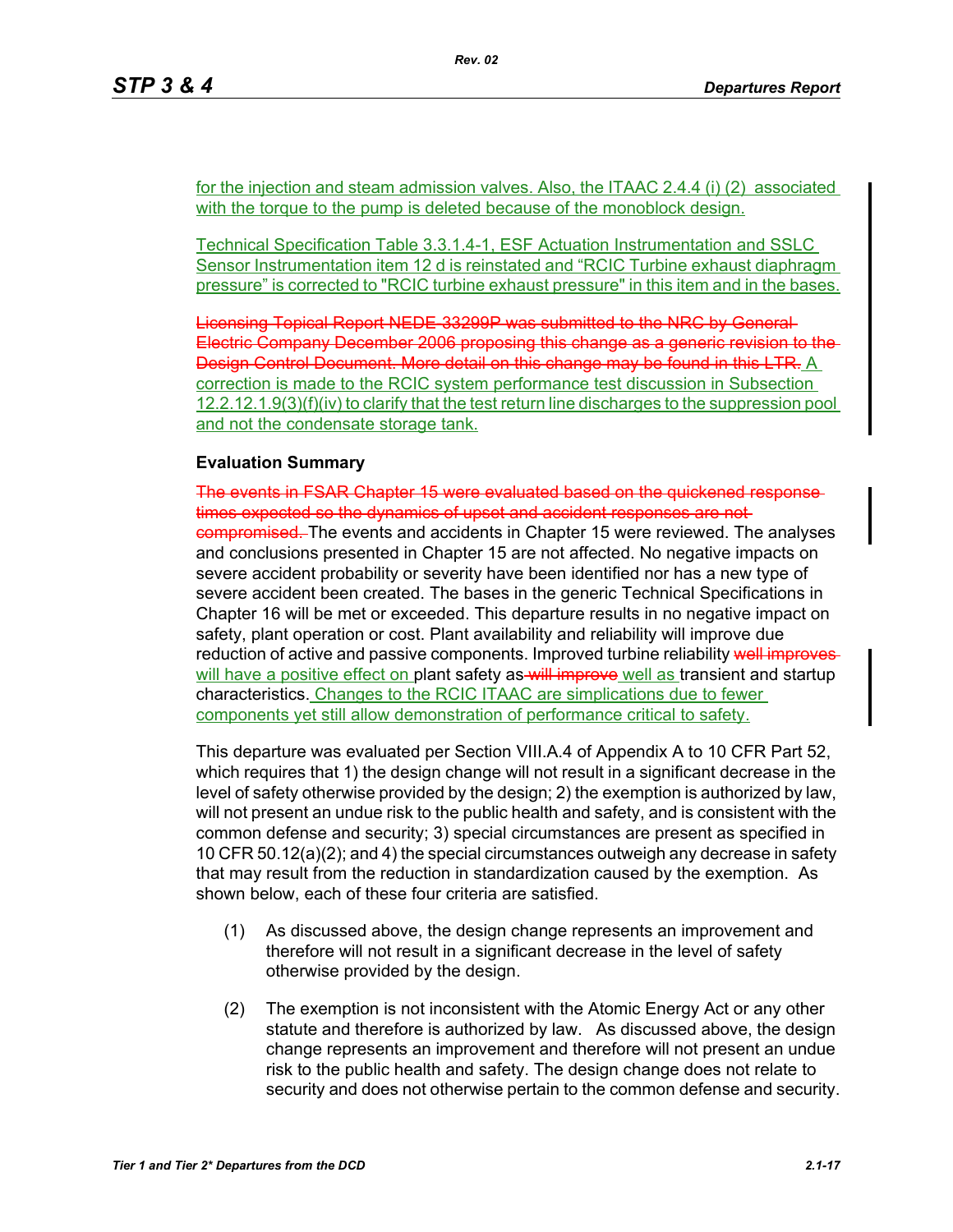*Rev. 02*

- (3) Special circumstances are present as specified in 10 CFR 50.12(a)(2). Specifically, special circumstance (iv) is present, since the design change represents an improvement and therefore will result in a benefit to the public health and safety.
- (4) This is "standard" departure that is intended to be applicable to COL applicants that reference the ABWR DCD. Therefore this departure will not result in any loss of standardization. Additionally, the design change represents an improvement in safety, and does not adversely affect the configuration of the plant or the manner in which the plant is operated.

As demonstrated above, this exemption complies with the requirements in Section VIII.A.4 of Appendix A to 10 CFR Part 52. Therefore, STPNOC requests that the NRC approve this exemption.

#### **References**

(1) NEDE-33299P, "Licensing Topical Report - Advanced Boili (ABWR) with Alternate RCIC Turbine-Pump Design," December, 2006

## **STD DEP T1 2.12-1, Electrical Breaker/Fuse Coordination and Low Voltage Testing**

#### **Description**

The reference ABWR DCD in Tier 1 states electrical power distribution interrupting devices (circuit breakers and fuses) are coordinated such that the interrupting device closest to the fault opens first. The description of the interruption device coordination has been modified to include the acceptable industry practice with standards and codes (e.g., IEEE 141, IEEE 242, etc.). Including this provides detailed guidance for electrical system design expectations. Since protective device coordination may overlap, and the discrete coordination may not be possible, the expectation has been changed to meet the requirement to the maximum extent possible.

The reference ABWR DCD ITAAC also requires that pre-operational/start-up testing of the as-built Class 1E Electrical Power Distribution System will be conducted by operating connected Class 1E loads at their analyzed minimum voltage. DCD Table 2.12.1 (Electric Power Distribution System ITAAC) currently states that tests of the asbuilt Class 1E Electric Power Distribution System will be conducted by operating connected Class 1E loads at their analyzed minimum voltage. Testing in this manner for each connected Class 1E load is not practical to connect and disconnect each load, one at time to facilitate testing.

For DC loads, ITAAC require testing by operating connected Class 1E loads at both the minimum and maximum battery voltages. Tier 1 DCD Table 2.12.12 (Direct Current Power Supply ITAAC) currently states that tests of the as-built Class 1E DC system will be conducted by operating connected Class 1E loads at less than or equal to the minimum allowable battery voltage and at greater than or equal to the maximum battery charging voltage. It is not practical to perform testing in this manner. This is modified to allow performance type tests at the manufacturer's shop for the operating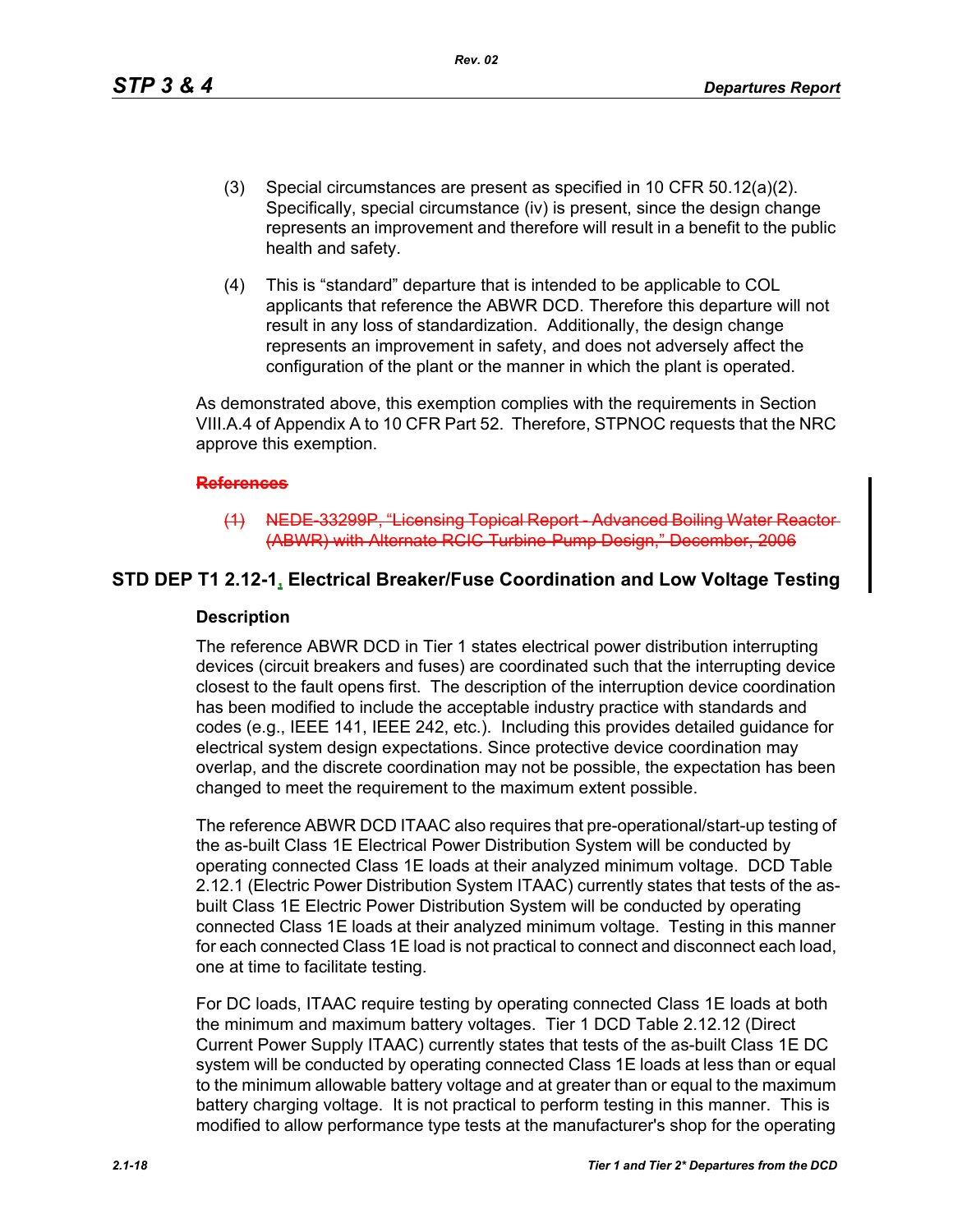voltage range of Class 1E AC and DC electrical equipment prior to shipment to the site. In addition, system preoperational tests will be conducted on the as-built Class 1E AC and DC systems and test voltage results will be compare against system voltage analysis.

#### **Evaluation Summary**

For electrical loads powered at or below 120 VAC or 125 VDC, the requirement that the device closest to the fault open first is not always met, since many small loads have internal fuses/circuit breakers and there is often a minimum device size available, or the minimum circuit breaker/fuse size recommended by the vendor. In the case of high fault current, the upstream protective device may trip before the protective device connected to the small load, or both may trip at the same time. In such cases, discrete coordination may not be possible.

The extensive in-situ testing in the DCD is not necessary and is duplicated, since the voltage tests are performed by the manufacturers as part of their normal performance and functional tests prior to shipment. In addition, testing is performed at the jobsite on electrical power distribution equipment during construction after its installation.

The events and accidents in Chapter 15 were reviewed. The analyses and conclusions presented in Chapter 15 are not affected as the alternate methods of breaker coordination and low voltage testing are judged equivalent to those in the DCD. No negative impacts on severe accident probability or severity have been identified nor has a new type of severe accident been created. The bases in the generic Technical Specifications in Chapter 16 will be met or exceeded.

This departure was evaluated per Section VIII.A.4 of Appendix A to 10 CFR Part 52, which requires 1) the design change will not result in a significant decrease in the level of safety otherwise provided by the design; 2) the exemption is authorized by law, will not present an undue risk to the public health and safety, and is consistent with the common defense and security; 3) special circumstances are present as specified in 10 CFR 50.12(a)(2); and 4) the special circumstances outweigh any decrease in safety that may result from the reduction in standardization caused by the exemption. As shown below, each of these four criteria are satisfied.

- (1) As discussed above, the change is intended to accomplish the same purpose as the original DCD design and therefore will not result in a significant decrease in the level of safety otherwise provided by the design.
- (2) The exemption is not inconsistent with the Atomic Energy Act or any other statute and therefore is authorized by law. As discussed above, the DCD change accomplishes the same purpose and therefore will not present an undue risk to the public health and safety. and the design change does not relate to security and does not otherwise pertain to the common defense and security.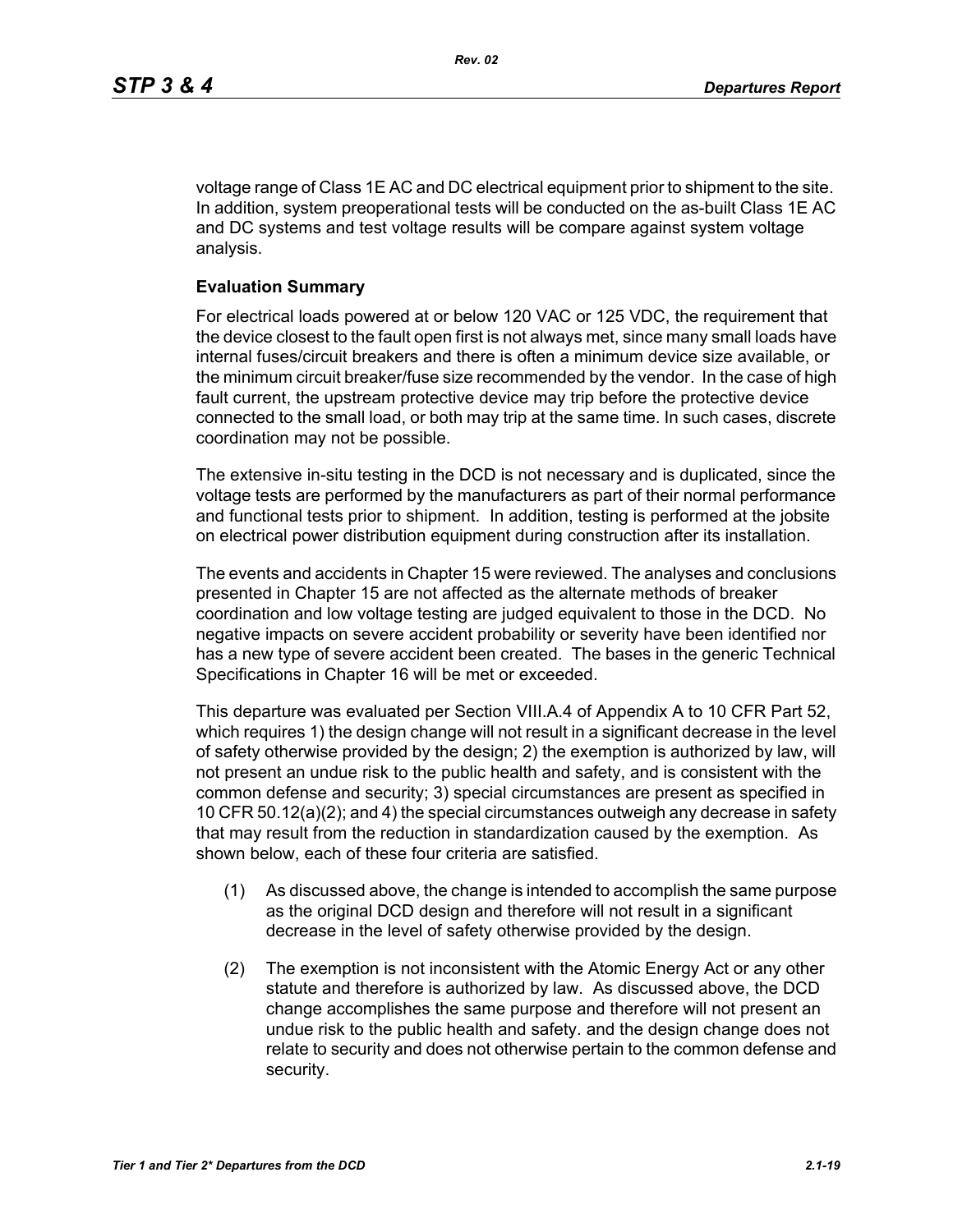$\blacksquare$ 

- (3) Special circumstances are present as specified in 10 CFR 50.12(a)(2). Specifically, special circumstance (ii) is present, since the change accomplishes the same underlying purpose as the original DCD design.
- (4) This change is intended to be applicable to COL applicants that reference the ABWR DCD. Therefore this departure will not result in any loss of standardization.

As demonstrated above, this exemption complies with the requirements in Section VIII.A.4 of Appendix A to 10 CFR Part 52. Therefore, STPNOC requests that the NRC approve this exemption.

## **References**

- (1) IEEE 141-1993, Recommended Practice for Electric Power Distribution for Industrial Plants (IEEE Red Book)
- (2) IEEE 242 -2001, Recommended Practice for Protection and Coordination of Industrial and Commercial Power Systems (IEEE Buff Book)

## **STD DEP T1 2.12-2, I&C Power Divisions**

### **Description**

A fourth division of safety related power has been added to the Class 1E Instrument and Control Power Supply System.

The Instrument and Control Power Supply System as described in the DCD Tier 1 provided power to three mechanical safety-related divisions (I, II and III) and not to safety-related Distributed Control and Information System (DCIS) Division IV. This departure adds a fourth regulating transformer and associated distribution panels to supply Instrument and Control Power to Division IV.

The DCIS cabinets and chassis, ECCS Digital Control and Information System cabinets and chassis, in each of the four divisions, use redundant power supplies and feeds for increased reliability and availability to allow self-diagnostics and to operate during power failures. The existing design provides three divisions such that the two feeds are uninterruptible vital AC power (uninterruptible does not mean single failure proof) and I&C power (interruptible but diesel-backed). The second I&C power feed is available to the Division IV DCIS cabinets and chassis. Most power problems can be addressed on-line and all such problems will be "non-critical" faults since no functionality will be lost.

## **Evaluation Summary**

This departure was evaluated per Section VIII.A.4 of Appendix A to 10 CFR Part 52, which requires 1) the design change will not result in a significant decrease in the level of safety otherwise provided by the design; 2) the exemption is authorized by law, will not present an undue risk to the public health and safety, and is consistent with the common defense and security; 3) special circumstances are present as specified in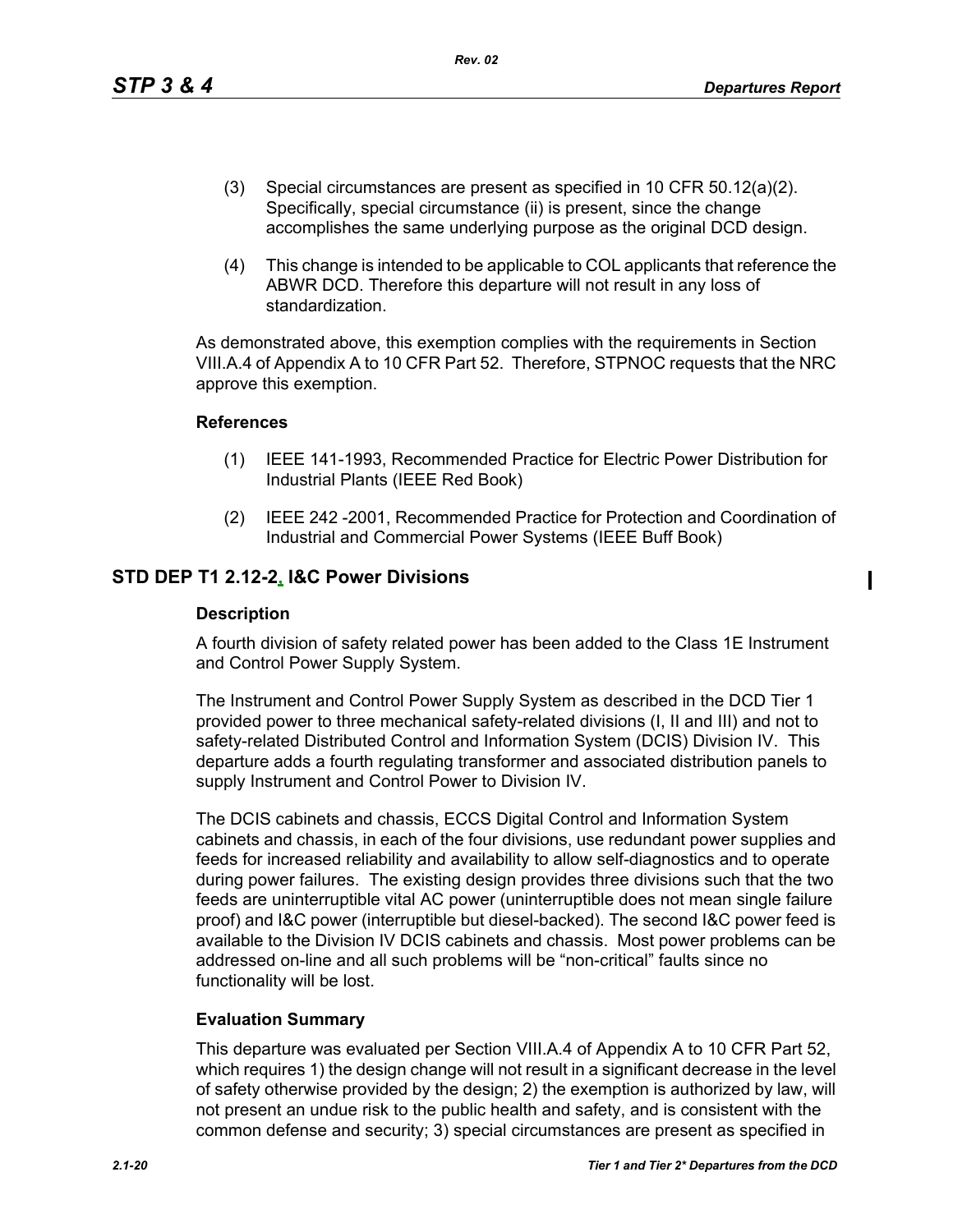10 CFR 50.12(a)(2); and 4) the special circumstances outweigh any decrease in safety that may result from the reduction in standardization caused by the exemption. As shown below, each of these four criteria are satisfied.

- (1) As discussed above, the design change represents an improvement and therefore will not result in a significant decrease in the level of safety otherwise provided by the design.
- (2) The exemption is not inconsistent with the Atomic Energy Act or any other statute and therefore is authorized by law. As discussed above, the design change represents an improvement and therefore will not present an undue risk to the public health and safety and the design change does not relate to security and does not otherwise pertain to the common defense and security.
- (3) Special circumstances are present as specified in 10 CFR 50.12(a)(2). Specifically, special circumstance (iv) is present, since the design change represents an improvement and therefore will result in a benefit to the public health and safety.
- (4) This is "standard" departure that is intended to be applicable to COL applicants that reference the ABWR DCD. Therefore this departure will not result in any loss of standardization. Additionally, the design change represents an improvement in safety, and does not adversely affect the configuration of the plant or the manner in which the plant is operated.

As demonstrated above, this exemption complies with the requirements in Section VIII.A.4 of Appendix A to 10 CFR Part 52. Therefore, STPNOC requests that the NRC approve this exemption.

## **STD DEP T1 2.14-1, Hydrogen Recombiner Requirements Elimination**

#### **Description**

The departure relative to the reference ABWR Tier 1 and Tier 2 DCD and Generic Technical Specifications is documented in detail in Licensing Topical Report (LTR) NEDE-33330P, "Hydrogen Recombiner Requirements Elimination", March 2007, proposing this change as a generic revision to the Design Control Document. More detail on this change may be found in the LTR.

The reference ABWR DCD requires two redundant hydrogen recombiners and safetyrelated hydrogen/oxygen analyzers. This includes associated containment isolation valves, safety related cooling water, and Class 1E power supply. This departureremoves the hydrogen recombiners and associated components. The hydrogen and oxygen monitors are retained but downgraded from safety-related to nonsafetyrelated. This change will not affect the Containment Spray System and the mixing itprovides to prevent oxygen pockets.

Amended since DCD issuance, 10 CFR 50.44, "Standards for Combustible Gas Control System in Light Water-Cooled Power Reactors", does not currently require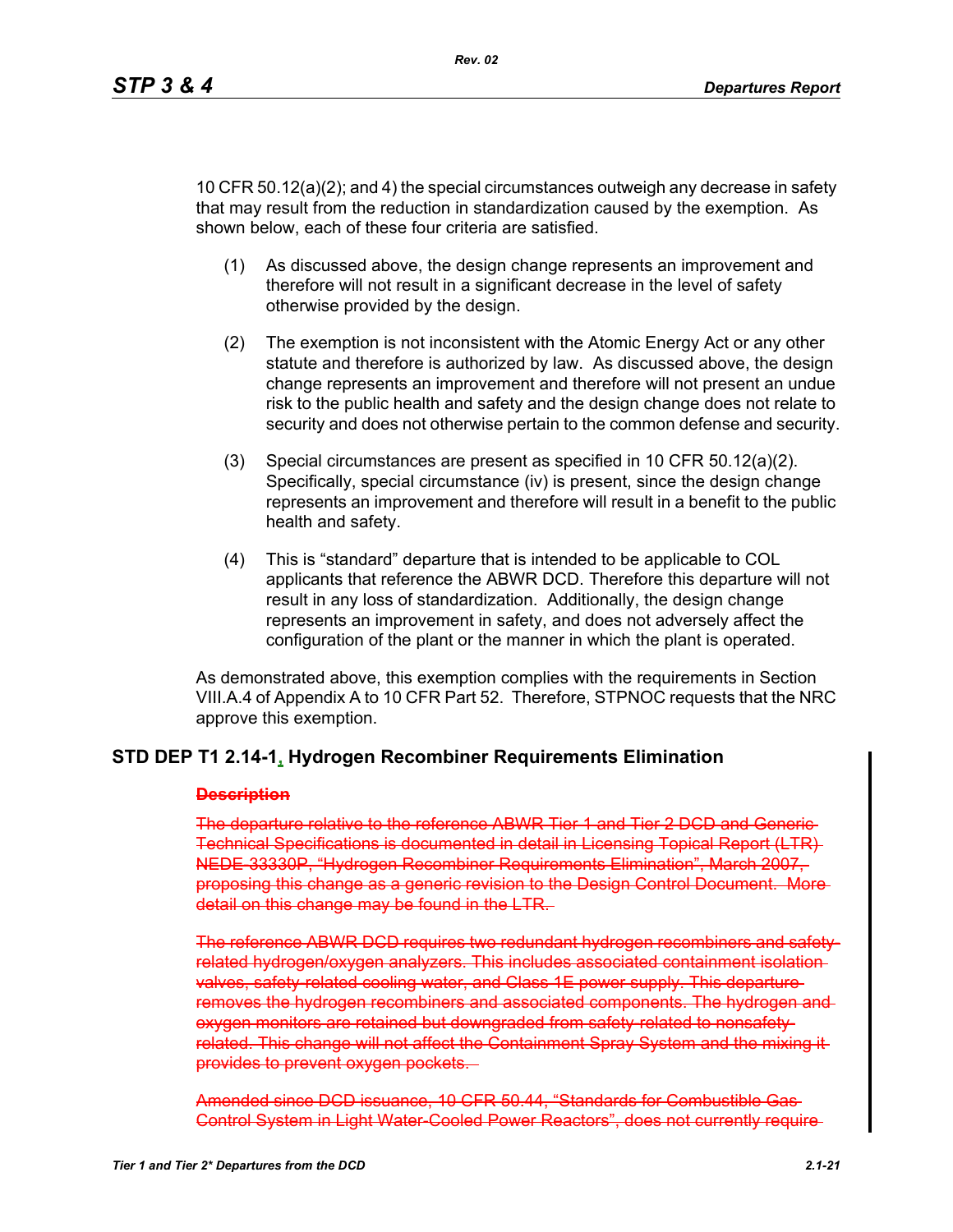light water reactors, operating with an inerted containment, to have hydrogen recombiners. With this rule change, the recombiners and hydrogen monitoring equipment no longer meets any of the criteria in 10 CFR 50.36(c)(2)(ii) for retention in the Technical Specifications and are removed from Chapter 16 and Part 4.

#### **Evaluation Summary**

This departure was evaluated per Section VIII.A.4 of Appendix A to 10 CFR Part 52, which requires that 1) the design change will not result in a significant decrease in the level of safety otherwise provided by the design; 2) the exemption is authorized by law, will not present an undue risk to the public health and safety, and is consistent with the common defense and security; 3) special circumstances are present as specified in 10 CFR 50.12(a)(2); and 4) the special circumstances outweigh any decrease in safety that may result from the reduction in standardization caused by the exemption. As shown below, each of these four criteria are satisfied.

- (1) As discussed above, the design change conforms to current regulations and therefore will not result in a significant decrease in the level of safety otherwise provided by the design.
- (2) The exemption is not inconsistent with the Atomic Energy Act or any other statute and therefore is authorized by law. As discussed above, the design change does not present an undue risk to the public health and safety. The design change does not relate to security and does not otherwise pertain to the common defense and security.
- (3) Special circumstances are present as specified in 10 CFR 50.12(a)(2). Specifically, special circumstance (ii), and special circumstance (vi) are invoked as evidenced by the revision to 10 CFR 50.44 as the underlying purpose is still served and the revision of regulations is a material change of circumstances.
- (4) This is "standard" departure that is intended to be applicable to COL applicants that reference the ABWR DCD. Therefore this departure will not result in any loss of standardization.

As demonstrated above, this exemption complies with the requirements in Section VIII.A.4 of Appendix A to 10 CFR Part 52. Therefore, STPNOC requests that the NRC approve this exemption.

#### **References**

- (1) Licensing Topical Report NEDE-33330P, "Hydrogen Recombiner Requirements Elimination" March 2007
- (2) 10 CFR 50.44, "Standards for Combustible Gas Control System in Light Water-Cooled Power Reactors"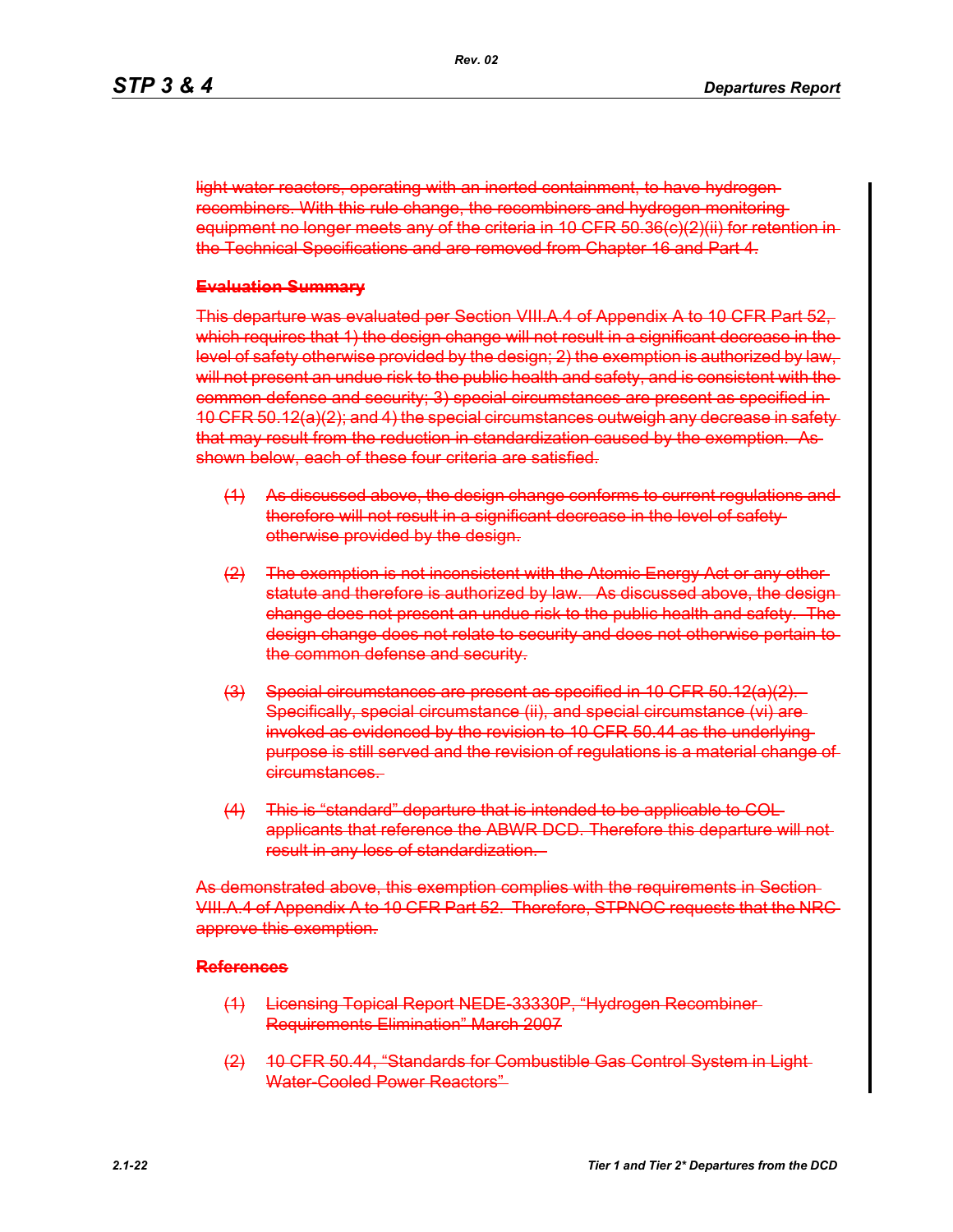## **Description**

10 CFR 50.44, "Combustible gas control for nuclear power reactors," was amended after the issuance of the design certification for the ABWR. The amended 10 CFR 50.44 eliminates the requirements for hydrogen control systems to mitigate a designbasis LOCA hydrogen release. As a result of this change, the use of the containment hydrogen and oxygen monitoring instrumentation in the mitigation of a design-basis LOCA is also eliminated.

This departure reflects the elimination of the requirement to maintain equipment needed to mitigate a design-basis LOCA hydrogen release. This departure includes the following:

- (1) The ABWR Flammability Control System (FCS), which consists of two redundant hydrogen recombiners, is no longer required in the response to a design basis LOCA and is eliminated. In conjunction with this change, LCO 3.6.3.1, "Primary Containment Hydrogen Recombiners," which established the requirements for the FCS is deleted. LCO 3.3.6.2, "Remote Shutdown System," is modified to delete Function 17, which required remote shutdown system controls for cooling water to the FCS. Supports systems associated with the FCS are modified or deleted, as necessary, to support removal of the FCS.
- (2) The containment hydrogen and oxygen monitoring functions of the Containment Monitoring System are no longer required to function for the mitigation of a design basis LOCA. Consequently, the containment hydrogen and oxygen monitoring functions are no longer classified as Category 1, as defined in Regulatory Guide (RG) 1.97, "Instrumentation for Light-Water-Cooled Nuclear Power Plants to Assess Plant and Environs Conditions During and Following an Accident," Revision 4. The RG 1.97 classification of containment hydrogen and oxygen monitoring functions are changed to Category 3 for hydrogen monitoring, and Category 2 for oxygen monitoring, allowing these instruments to be re-classified as nonsafety-related. In conjunction with this change, LCO 3.3.6.1, "Post Accident Monitoring (PAM) Instrumentation," is modified to delete Functions 11 and 12, requirements for the  $H_2$  and  $O_2$  analyzers in the containment drywell and wetwell. This change to LCO 3.3.6.1 is acceptable because only Category 1 PAM instruments meet 10 CFR 50.36 criteria for inclusion in technical specifications.

With the adoption of these changes, the design and other requirements for control of combustible gases satisfy the regulations in 10 CFR 50.44(c) as amended. The design and requirements for control of combustible gases are consistent with the guidance provided in Regulatory Guide 1.7, Control of Combustible Gas Concentrations in Containment, Revision 3, dated March 2007, as described below.

(1) 10 CFR 50.44(c)(1), Mixed atmosphere, requires that all containments have a capability for ensuring a mixed atmosphere during design-basis and significant beyond design-basis accidents. Section C.3 of RG 1.7 specifies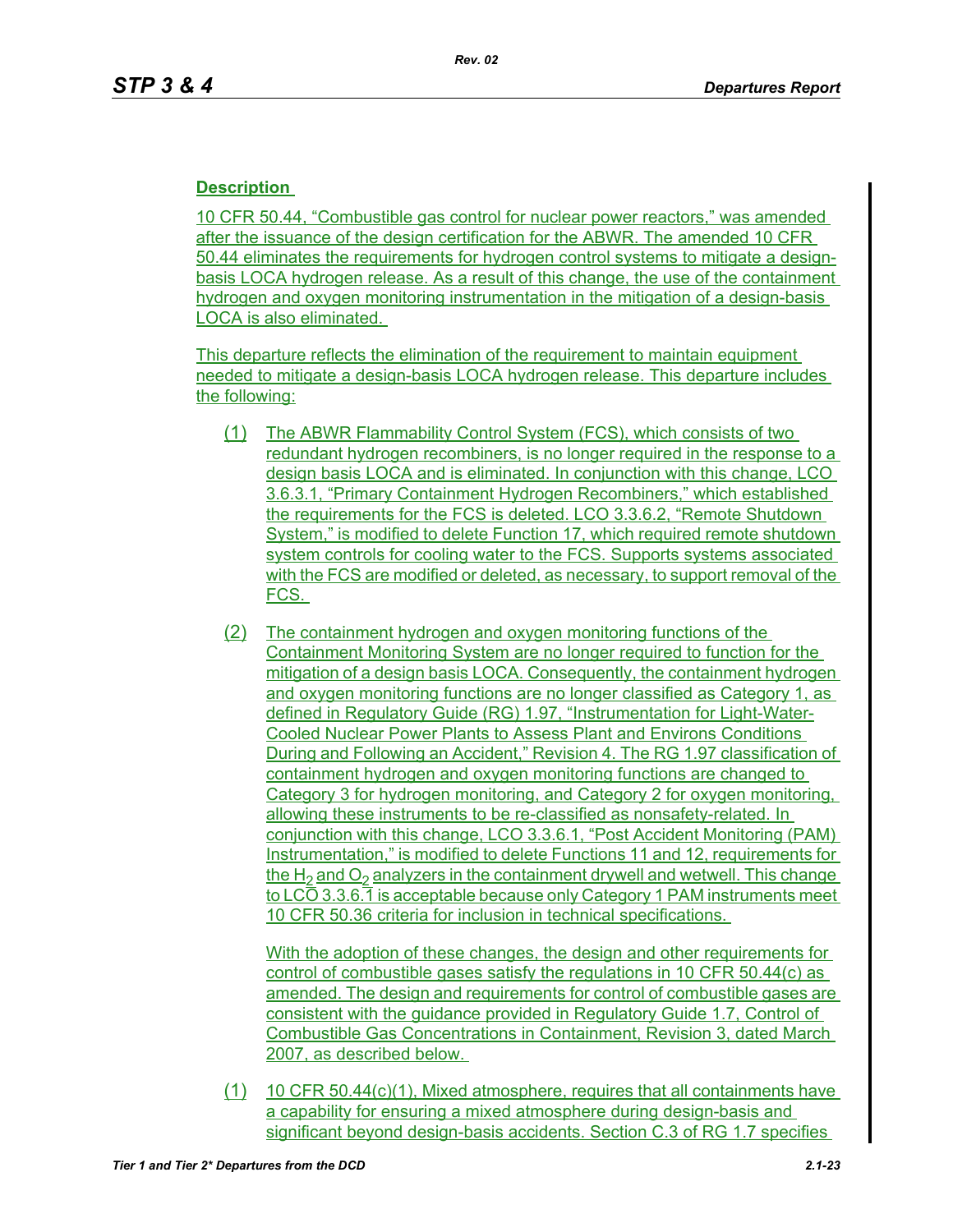that this capability may be provided by an active, passive, or combination system. Active systems may consist of a fan, a fan cooler, or containment spray.

The ABWR satisfies this requirement by a combination of active and passive capability. As indicated in the reference ABWR DCD, Section 6.2.5.1(6), the drywell and the suppression chamber will be mixed uniformly after the design basis LOCA due to natural convection and molecular diffusion. Mixing will be further promoted by operation of the containment sprays. The containment spray system consists of two RHR spray loops, each of which includes both wetwell and drywell sprays. LCO 3.6.2.4, Residual Heat Removal (RHR) Containment Spray," ensures that the active components for containment mixing are reliable, redundant, single-failure-proof, able to be tested and inspected, and remain operable with a loss of onsite or offsite power as recommended in Section C.3 of RG 1.7.

(2) 10 CFR 50.44(c)(2), Combustible gas control, requires that all containments have an inerted atmosphere or must limit hydrogen concentrations in containment during and following an accident.

The ABWR satisfies this requirement with the Atmospheric Control System (ACS), which is provided to establish and maintain an inert atmosphere within the primary containment. LCO 3.6.3.2, "Primary Containment Oxygen Concentration," ensures that the primary containment is inerted whenever reactor power is greater than 15% of rated thermal power.

(3) 10 CFR 50.44(c)(3), Equipment Survivability, requires that containments that do not rely upon an inerted atmosphere to control combustible gases must be able to establish and maintain safe shutdown and containment structural integrity with systems and components capable of performing their functions during and after exposure to the environmental conditions created by the burning of hydrogen.

This requirement is not applicable to the ABWR because the ABWR uses an inerted atmosphere to control combustible gases in the primary containment.

(4) 10 CFR 50.44(c)(4), Monitoring, requires that equipment be provided for monitoring oxygen and hydrogen in the containment. This oxygen and hydrogen monitoring equipment must be must be functional, reliable, and capable of continuously measuring the concentration of oxygen and hydrogen in the containment atmosphere following a significant beyond design-basis accident for combustible gas control and accident management, including emergency planning.

The ABWR satisfies this requirement for monitoring oxygen and hydrogen in the primary containment as described in item (k) of the reference ABWR DCD, Section 7.5.2.1, "Post Accident Monitoring System," and Table 7.5-2, "ABWR PAM Variable List," as modified by this departure. Specifically, the containment hydrogen and oxygen monitoring functions are no longer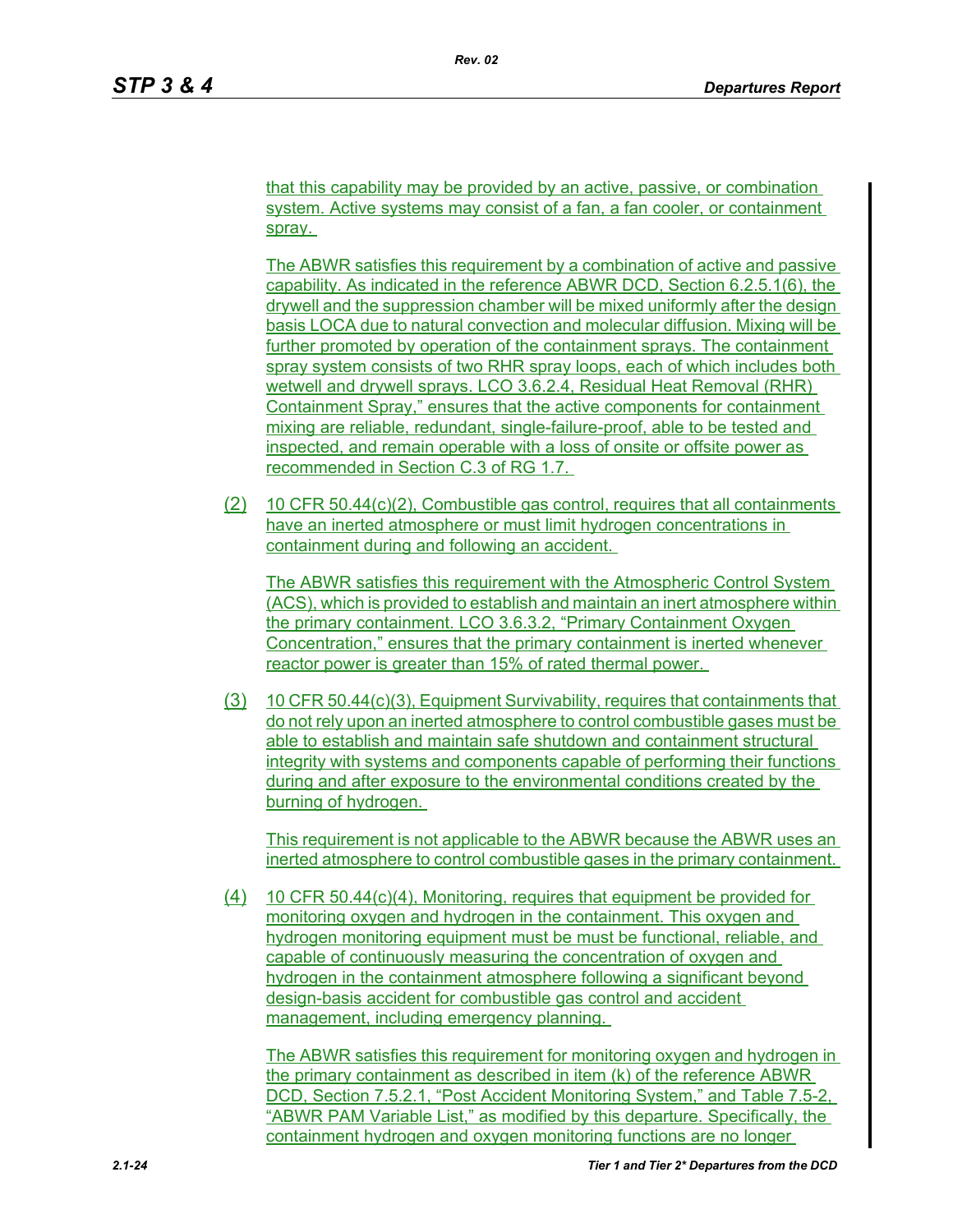required to function for the mitigation of a design basis LOCA and are no longer classified as Category 1, as defined in RG 1.97. The oxygen and hydrogen monitors for the containment drywell and wetwell satisfy design requirements consistent with their RG 1.97 classification as Type C, Category 2 (oxygen) and Category 3 (hydrogen) instruments.

(5) 10 CFR 50.44(c)(5), Structural analysis, requires that an applicant perform an analysis that demonstrates containment structural integrity. This demonstration must use an analytical technique that is accepted by the NRC. Section C.5 of RG 1.7 specifies that that an acceptable method for demonstrating that these requirements are met for steel containments is conformance with ASME Boiler and Pressure Vessel Code (edition and addenda as incorporated by reference in 10 CFR 50.55a(b)(1)), Section III, Division 1, Subsubarticle NE-3220, Service Level C Limits, considering pressure and dead load alone (evaluation of instability is not required). Section C.5 of RG 1.7 further specifies that, as a minimum, the specific code requirements set forth should be met for a combination of dead load and an internal pressure of 45 psig.

The ABWR satisfies this requirement as indicated in ABWR DCD, Section 3.8.2.5, "Structural Acceptance Criteria," Section 19A.2.45, Containment Integrity [Item (3)(v)], and Section 19E.2.3.2, "100% Metal-Water Reaction." These sections provide a detailed description of how the ABWR containment satisfies the requirements of 10 CFR 50.44(c)(5) using methods determined acceptable in Section C.5 of RG 1.7.

## **Evaluation Summary**

This evaluation covered Tier 1 and Tier 2 departures .

This departure was evaluated per Section VIII.A.4 of Appendix A to 10 CFR Part 52, which requires that: 1) the design change will not result in a significant decrease in the level of safety otherwise provided by the design; 2) the exemption is authorized by law, will not present an undue risk to the public health and safety, and is consistent with the common defense and security; 3) special circumstances are present as specified in 10 CFR 50.12(a)(2); and, 4) the special circumstances outweigh any decrease in safety that may result from the reduction in standardization caused by the exemption. As shown below, each of these four criteria are satisfied.

(1) This design change incorporates changes to regulations that occurred after the issuance of the design certification for the ABWR. After incorporation of these design changes, the ABWR **DCD**-design features and requirements for control of combustible gases will satisfy the regulations in 10 CFR 50.44(c) (Ref. 1), consistent with the guidance provided in Regulatory Guide 1.7 (Ref. 2). Therefore, this change will not result in a significant decrease in the level of safety otherwise provided by the design.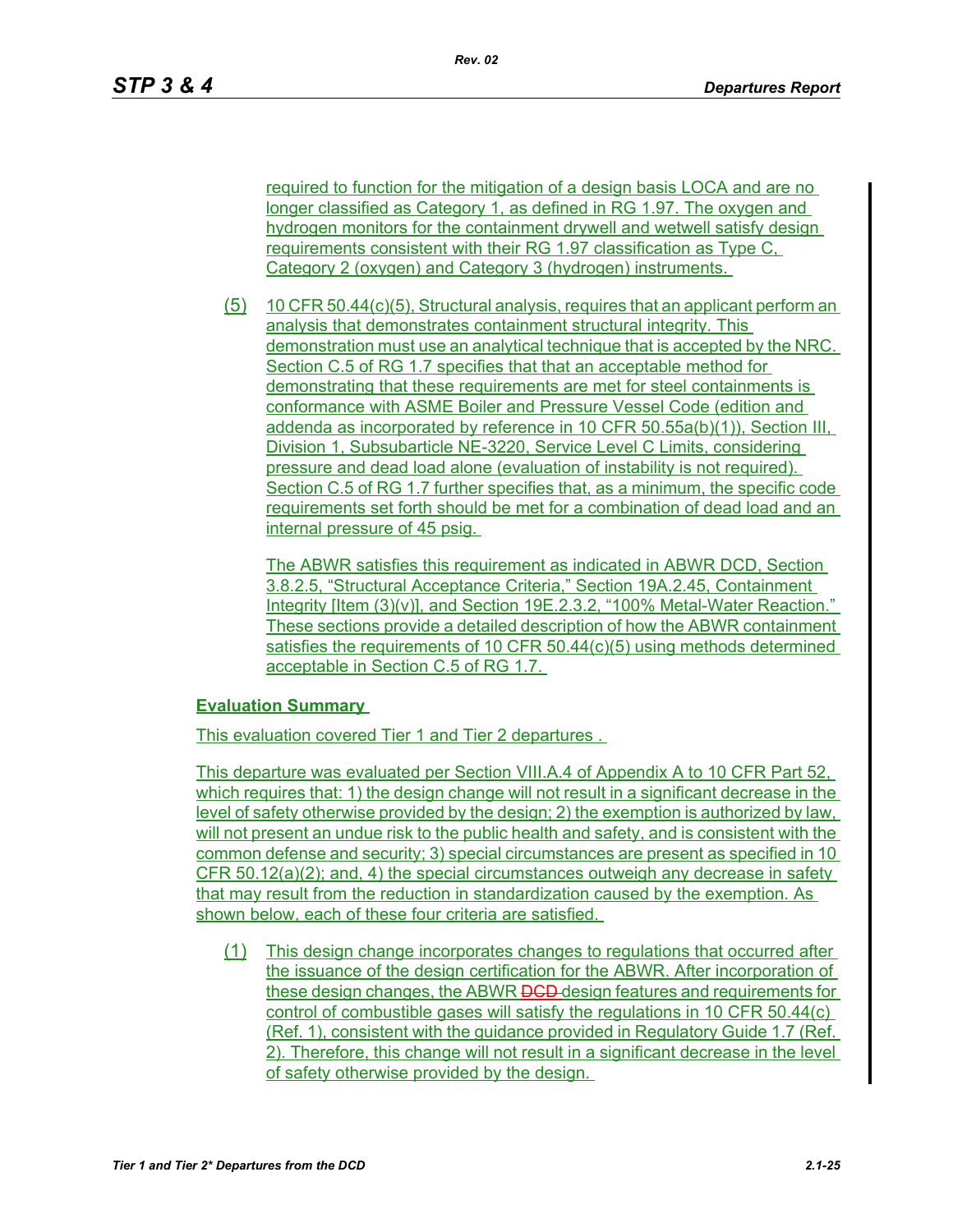- (2) The exemption is not inconsistent with the Atomic Energy Act or any other statute and therefore is authorized by law. As discussed above, the design change does not present an undue risk to the public health and safety. The design change does not relate to security and does not otherwise pertain to the common defense and security.
- (3) Special circumstances are present as specified in 10 CFR 50.12(a)(2). Specifically, special circumstance (ii), and special circumstance (vi) are invoked as evidenced by the revision to 10 CFR 50.44 as the underlying purpose is still served and the revision of regulations is a material change of circumstances.
- (4) This is "standard" departure that is intended to be applicable to COL applicants that reference the ABWR DCD. Therefore this departure will not result in any loss of standardization.

As demonstrated above, this exemption complies with the requirements in Section VIII.A.4 of Appendix A to 10 CFR Part 52. Therefore, STPNOC requests that the NRC approve this exemption

# **STD DEP T1 2.15-1, Re-classification of Radwaste Building Substructure from Seismic Category I to Non-Seismic**

## **Description**

The reference ABWR DCD Section 2.15.13 states that the exterior walls of the RW/B below grade and the basemat are classified as Seismic Category I. This departure revises the seismic category of the RW/B substructure from Seismic Category I to nonseismic. The RW/B does not house any safety related systems or components. Regulatory Guide 1.29, Seismic Design Classification, provides a list of SSCs which have to be classified as Seismic Category I. Item p on Page 4 of the Reg. Guide says "systems, other than radioactive waste management systems, not covered by ---", shall be Seismic Category I. The phrase 'other than radioactive waste management systems' excludes these systems from the list of Seismic Category I SSCs. For the radioactive waste management system, the Reg. Guide 1.29 refers to the Reg. Guide 1.143 in Note 5. The detailed guidance for the design of the radwaste processing systems, structures, and components is provided in Regulatory Guide 1.143. This departure commits to follow the guidance of Regulatory Guide 1.143.

Also, NUREG-1503, Section 3.8.4 states that Radwaste Building is not Seismic Category I. The NRC included this design in their review because GE elected to design the RW/B substructure as Seismic Category I.

Based on this departure, the COLA is revised to delete the description and results of RW/B analysis and design from those sections of the COLA which included such description because the RW/B substructure was classified as Seismic Category I structure. Examples of these deleted sections include Sections 2.5S.4, 3.7, 3.8, and Appendix 3H.3. Also, revisions have been made throughout the COLA to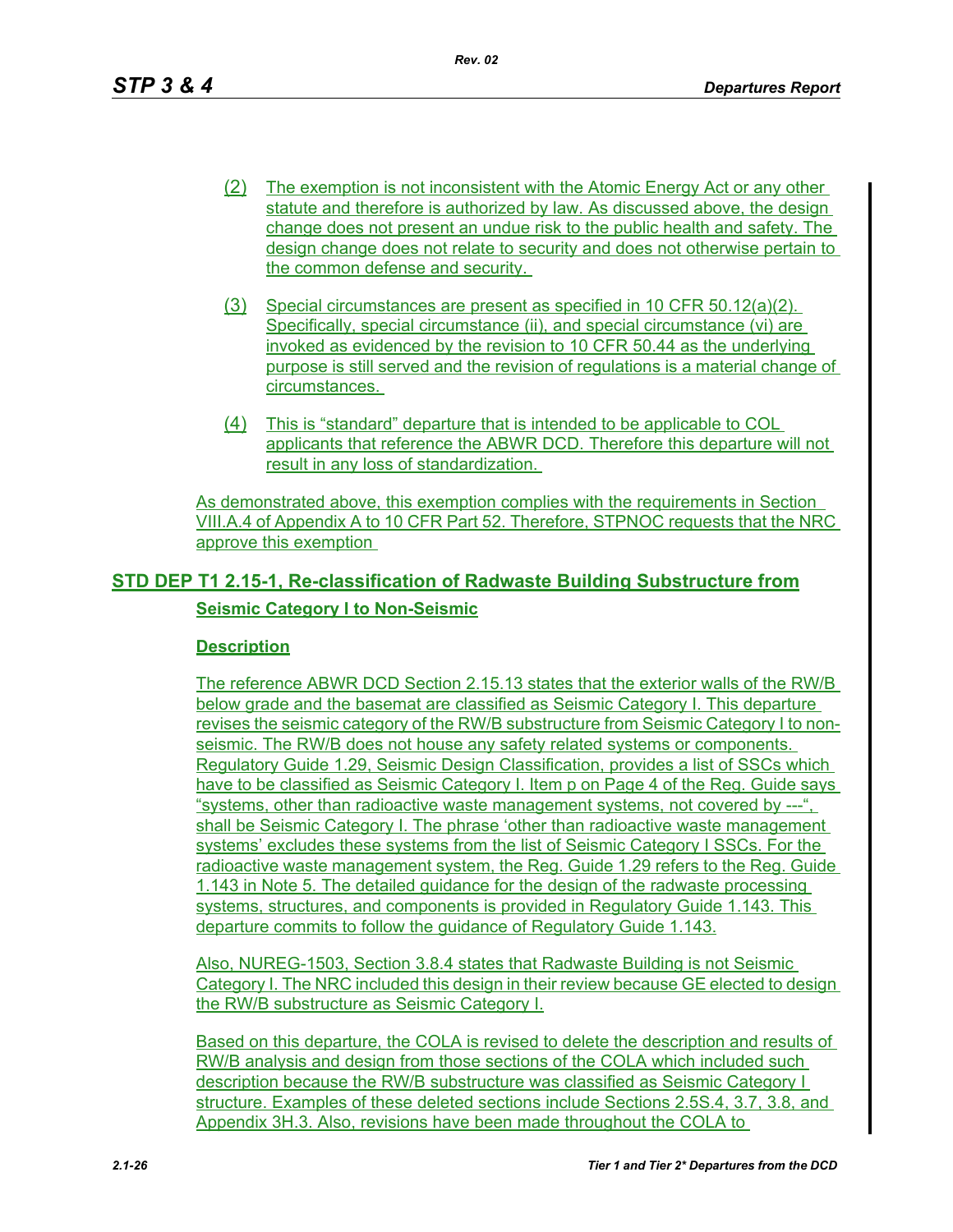## appropriately change the seismic classification of the RW/B (Part 7, Table 5.0-1).

## **Evaluation Summary**

This departure was evaluated per Section VIII.A.4 of Appendix A to 10 CFR Part 52, which requires that 1) the design change will not result in a significant decrease in the level of safety otherwise provided by the design; 2) the exemption is authorized by law, will not present an undue risk to the public health and safety, and is consistent with the common defense and security; 3) special circumstances are present as specified in 10 CFR 50.12(a)(2); and 4) the special circumstances outweigh any decrease in safety that may result from the reduction in standardization caused by the exemption. As shown below, each of these four criteria are satisfied.

- (1) As discussed above, the design change conforms to current regulations and therefore will not result in a significant decrease in the level of safety otherwise provided by the design.
- (2) The exemption is not inconsistent with the Atomic Energy Act or any other statute and therefore is authorized by law. As discussed above, the design change does not present an undue risk to the public health and safety. The design change does not relate to security and does not otherwise pertain to the common defense and security.
- (3) Special circumstances are present as specified in 10 CFR 50.12(a)(2). Specifically, special circumstance (ii), and special circumstance (vi) are invoked because the classification of the Radwaste Building in the reference DCD is unduly conservative and is not necessary to satisfy applicable NRC regulations or guidance.
- (4) This is "standard" departure that is intended to be applicable to COL applicants that reference the ABWR DCD. Therefore this departure will not result in any loss of standardization.

As demonstrated above, this exemption complies with the requirements in Section VIII.A.4 of Appendix A to 10 CFR Part 52. Therefore, STPNOC requests that the NRC approve this exemption.

## **STD DEP T1 2.15-2 RBSRDG HVAC**

## **Description**

ABWR DCD Tier 1 Subsection 2.15.5, "Heating, Ventilating and Air Conditioning Systems" describes the operation and setting of the R/B Safety-Related DG HVAC System to control temperature in the diesel generator (DG) engine rooms during DG operation, and states the maximum temperature limit in the room is 50°C. However, based on applying the Ambient Design Temperature for the DG engine rooms (Tier 1 Section 5 specifies a maximum of 46.1°C) and the DG HVAC Flow Rates (Tier 2 Table 9.4.5.8.2 specifies 160,000 m3/h) as defined in other ABWR DCD sections cited, the DG engine room temperature can exceed this 50°C limit. This departure revises the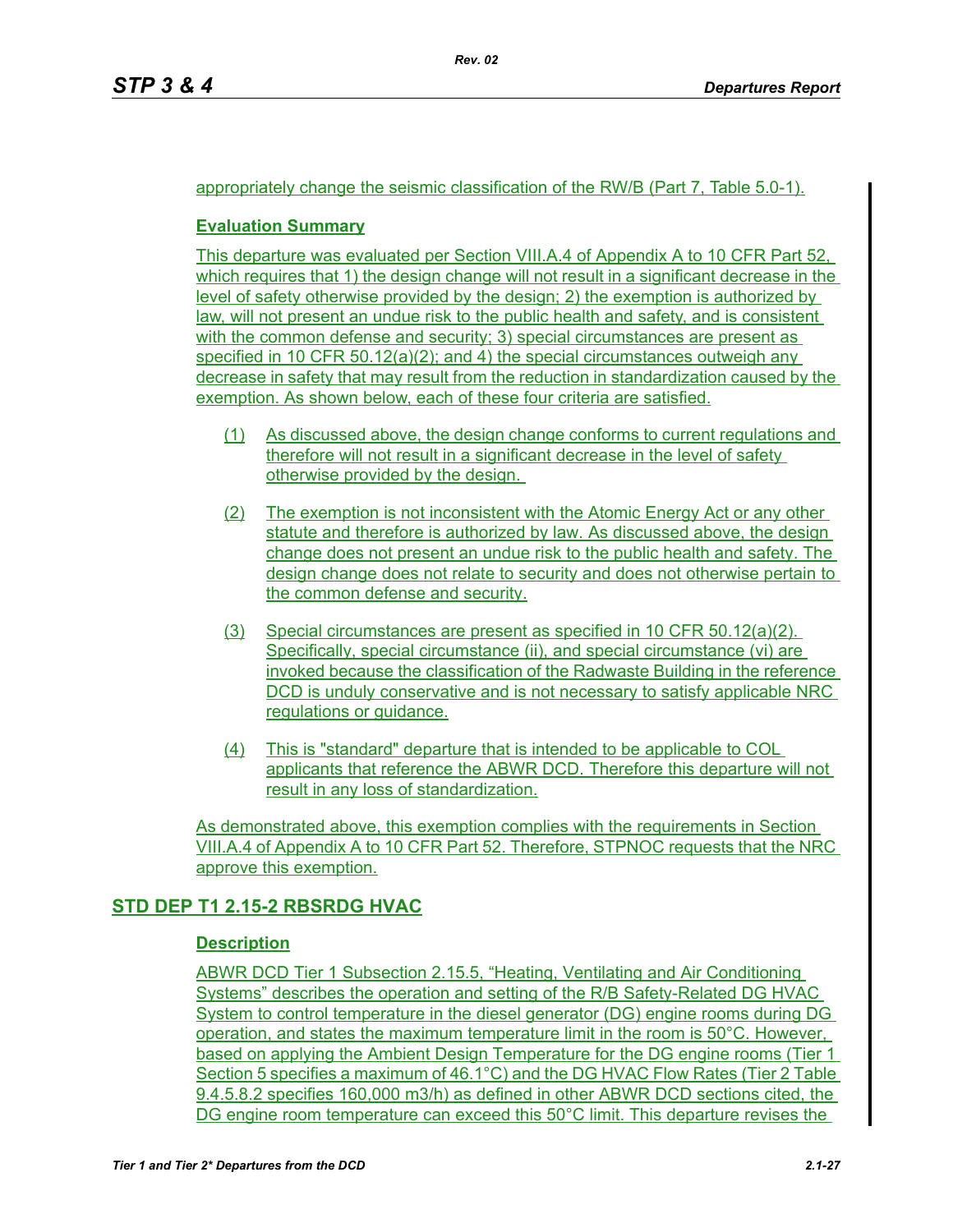DCD Tier 1 Subsection 2.15.5 DG engine room maximum temperature limit during DG operation from 50°C to 60°C.

ABWR DCD Tier 2 Subsections 9.4.5.4.1.2 and 9.4.5.5.5 describe the R/B Safety-Related Electrical Equipment HVAC System and Diesel Generator HVAC System design bases, respectively, including the maximum design temperature limit of the DG Engine rooms. This change also revises Subsections 9.4.5.4.1.2 and 9.4.5.5.5 to state that the indoor temperature in the diesel generator (DG) engine rooms during DG operation is maintained below 60°C.

## **Evaluation Summary**

The proposed change was evaluated per Section VIII.A.4 of Appendix A to 10 CFR Part 52, which requires that 1) the design change will not result in a significant decrease in the level of safety otherwise provided by the design; 2) the exemption is authorized by law, will not present an undue risk to the public health and safety, and is consistent with the common defense and security; 3) special circumstances are present as specified in 10 CFR 50.12(a)(2); and 4) the special circumstances outweigh any decrease in safety that may result from the reduction in standardization caused by the exemption. As shown below, each of these four criteria are satisfied.

- (1) As discussed above, this proposed change consists of increasing the maximum temperature limit in the DG engine rooms during DG operation. It does not change the function or intent of the R/B Safety-Related DG HVAC System or any safety related equipment in the DG engine rooms and therefore does not result in a significant decrease in the level of safety otherwise provided by the design.
- (2) This proposed change is consistent with the Atomic Energy Act and other statutes and therefore is authorized by law. As discussed above, this proposed change does not present an undue risk to the public health and safety. This proposed change does not relate to security and does not otherwise pertain to the common defense and security.
- (3) Special circumstances are present as specified in items (ii) and (iv) of 10 CFR 50.12 (a) (2). Specifically, special circumstance (ii) states, "Application of the regulation in the particular circumstances would not serve the underlying purpose of the rule or is not necessary to achieve the underlying purpose of the rule." In this case, the rule is that when the DG is operating, the R/B Safety-Related DG HVAC System and the R/B Safety-Related Electrical Equipment HVAC System maintain the temperature below a specified limit. The DCD Tier 1 Subsection 2.15.5 specifies that the maximum temperature be 50 °C. Because of the Ambient Design Temperature for the DG engine rooms (46.1°C) and the DG HVAC Flow Rates (160,000 m3/h) defined elsewhere in the DCD, the temperature in the DG room can exceed 50°C during DG operation. Therefore, the maximum temperature limit in the DG engine rooms during DG operation requires revision in order to be consistent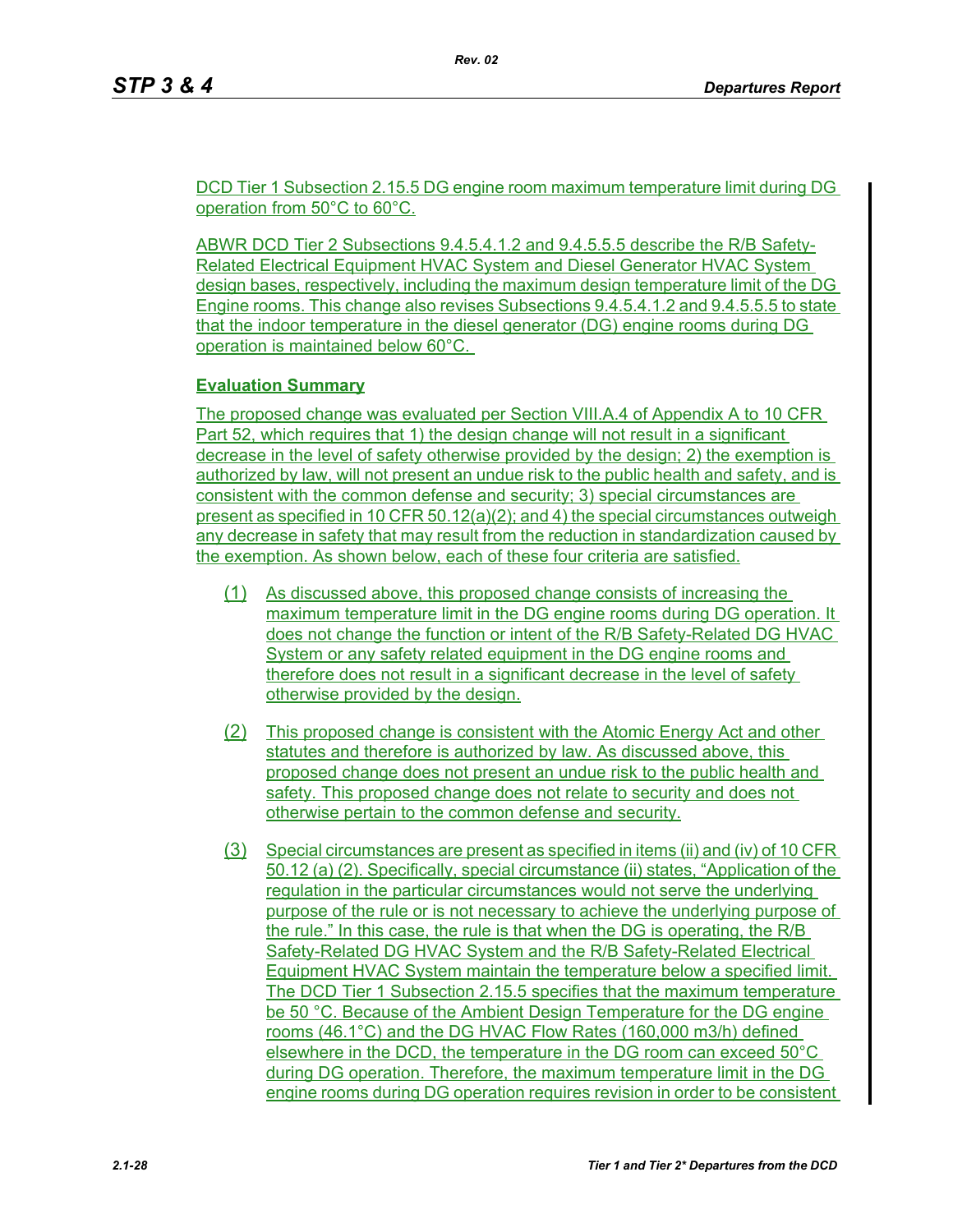with circumstances in the DG engine rooms. Application of the regulation as stated in the Tier 1 Subsection 2.15.5 would therefore not serve the underlying purpose of the rule.

Special circumstance (iv) is also applicable, since this departure changes the design temperature of the DG room to reflect a higher temperature environment. As such, the safety related equipment in this room will be qualified for the higher temperature and therefore will result in a benefit to public health and safety.

(4) This is a "standard" departure that is intended to be applicable to all COL applicants that reference the ABWR DCD. This departure does not adversely affect safety, the configuration of the plant, or the manner in which the plant is operated.

As demonstrated above, this exemption complies with the requirements in Section VIII.A.4 of Appendix A to 10 CFR Part 52. Therefore, STPNOC requests that the NRC approve this exemption.

## **STD DEP T1 3.4-1, Safety-Related I&C Architecture**

### **Description**

This departure can be characterized into threefive primary changes.

(1) Elimination of obsolete data communication technology

The departure eliminates references to the Essential Multiplexer System (EMS) and the Non-Essential Multiplexer System (NEMS) originally envisioned in the ABWR architecture and replaces them with separate and independent system level data communication capabilities. The original concept was based on a common EMS, which could be used by multiple safety-related, digitally-based protection systems. This departure defines separate dedicated data communication functions for each safety-related digital platform, including separate and independent data communication functions for each division within a system. The original concerns expressed by the NRC related to the common EMS are addressed as part of Appendix 7A and have been updated to reflect the separate communication capabilities.

In addition, the reference ABWR DCD identified use of the data communication standard ANSI-X3 series, Fiber Distributed Data Interface (FDDI), as the communication protocol for the EMS. FDDI is an obsolete technology and no longer appropriate for use. The safety-related data communication will use a combination of proprietary network data communication protocols and dedicated point-to-point communication to fully meet the defined data communication functional requirements.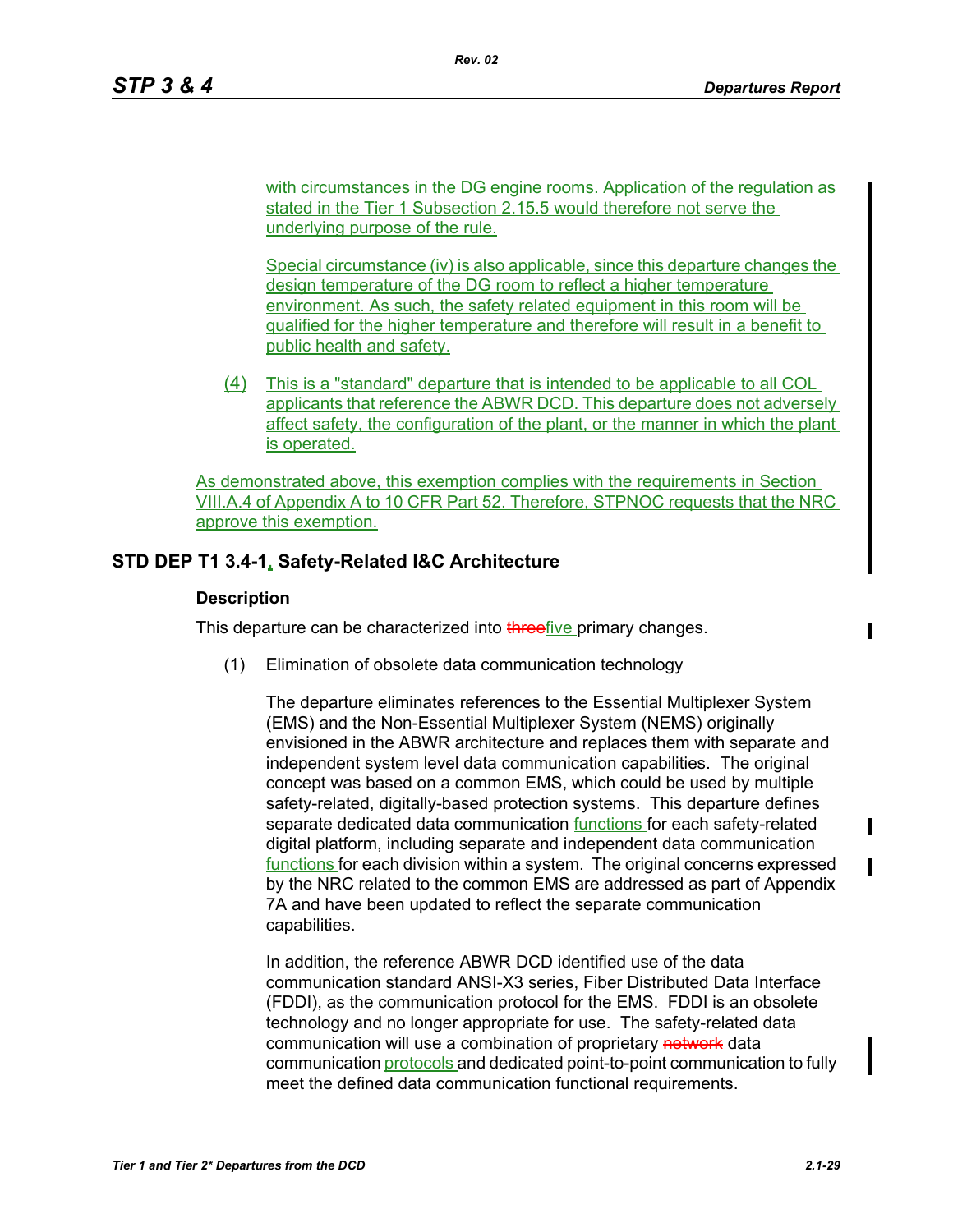The elimination of the multiplexer concept required all references to the system(s) and its primary components to be replaced with a generic data communication reference. The terms EMS and NEMS were eliminated along with Remote Multiplexer Unit (RMU) and Control Room Multiplexer Unit (CMU).

The communication functions are primarily described in FSAR Sections T1 2.2, T1 2.7, T1 3.4, T2 7.2, T2 7.3 and T2 7.9S.

(2) Elimination of unnecessary inadvertent actuation prevention logic and equipment

The reference ABWR DCD described the design of the Engineered Safety Features (ESF) actuation outputs as being fully redundant within each division of the ESF digital controls systems. This design was to minimize the potential for false actuation of ESF components. In the design, each output was processed through two redundant sets of hardware and a final two-outof-two (2/2) logic decision was to be performed on a component level. Both sets of outputs had to demand actuation before a component would actually respond. As part of the detailed design of the ABWR ESF digital controls, it was determined that only selected ESF components required the redundant actuation prevention logic. If actuated during normal plant operation, most of the ESF components do not have an adverse impact on the safety or operation of the plant. The limited set of components that cannot be actuated during normal operation, such as the main steam isolation valves, are provided with redundant actuation equipment and logic.

The complexity of implementing the fully redundant actuation logic was found to be a detriment to the design, and significantly increased the required maintenance and testing while providing no increase in true plant reliability. As a result, the redundant actuation logic is only implemented for components that may impact plant safety or operation if actuated during normal plant operation.

(3) Clarifications of digital controls nomenclature and systems

The reference ABWR DCD defined many functional design requirements in terms typically reserved for hardware. Examples include the terms "module," "unit," and "system." the terminology was corrected to refer to the requirement as a "function." The terminology was corrected to refer to the requirement as a "function" to eliminate the confusion associated with purely functional requirements and not physical requirements defined in the DCD. Examples include:

- Digital Trip Module (DTM) to Digital Trip Function (DTF)
- Trip Logic Unit (TLU) to Trip Logic Function (TLF)
- Safety System Logic Unit (SLU) to Safety System Logic Function (SLF)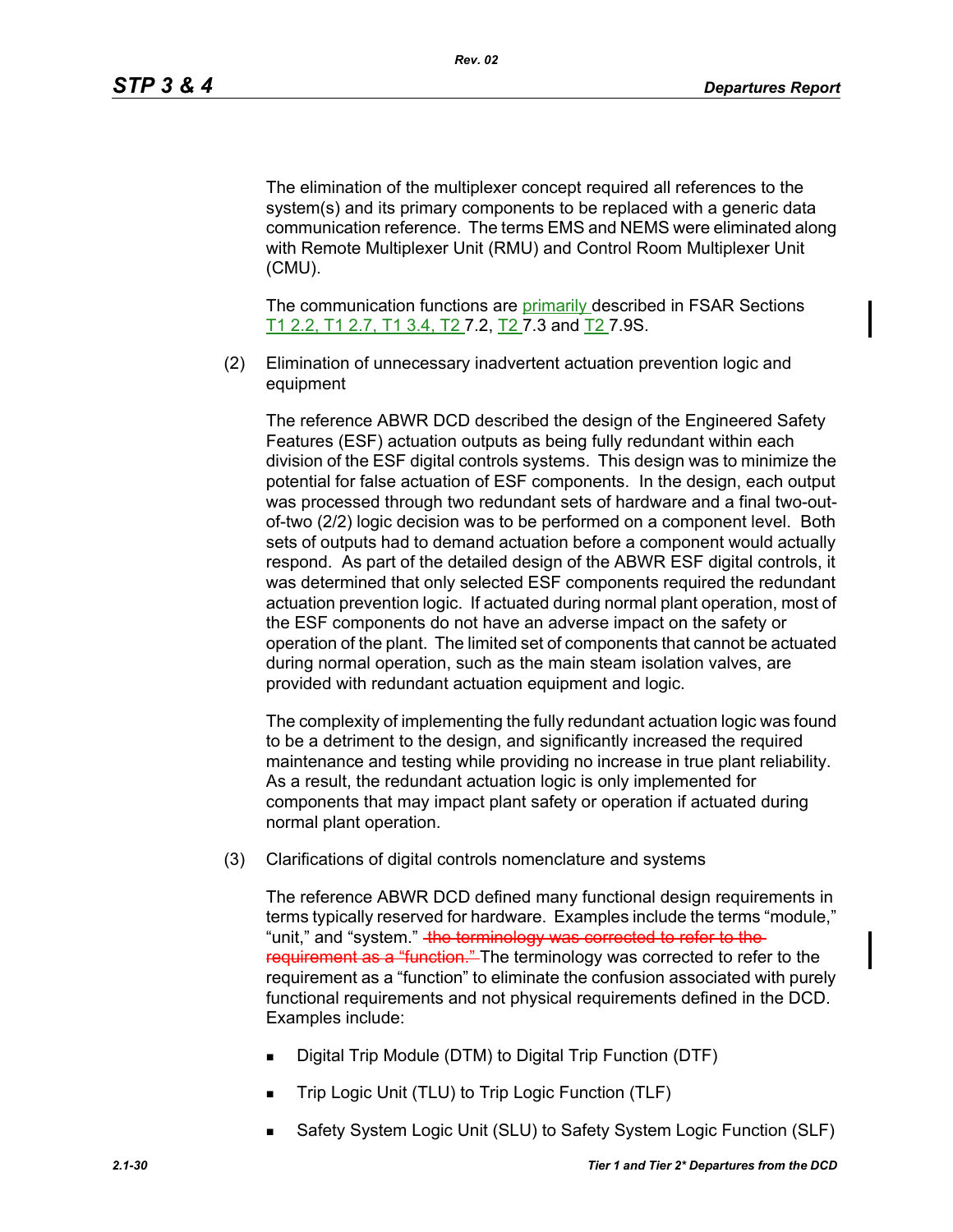- Plant Computer System (PCS) to Plant Computer Function (PCF)
- Essential Multiplexer System (EMS) to Essential Communication Function (ECF)

In addition, to better define the functional design and implementation of the digital controls platforms, specific I&C system names were assigned to the ESF digital controls systems and the Reactor Protection System (RPS). The digital controls responsible for the ESF systems are designated as the ESF Logic & Control System (ELCS). The RPS functions are implemented in two separate I&C systems: the Reactor Trip & Isolation System (RTIS) and the Neutron Monitoring System (NMS). The term Safety System Logic & Control (SSLC) was clarified as a general term used to cover all of the logic and controls associated with safety-related control systems.

The nomenclature changes required several sections of the original DCD to be updated for the STP 3&4 COLA to make all sections consistent.

(4) Final selection of platforms changed the implementation architecture

This departure revises the implementation architecture to use configurable logic devices for NMS and RTIS in lieu of microprocessors. These design updates are primarily described in Tier 2 Section 7.2.

(5) Testing and surveillance changes for SSLC

This departure revises the testing and surveillance descriptions for SSLC (NMS, RTIS, ELCS) consistent with the characteristics of the design platforms selected. These changes are primarily described in Tier 2 Section 7.1.

Additionally, the Chapter 16 Technical Specifications Section 3.0 is modified to reflect the above changes to the safety-related I & C architecture.

## **Evaluation Summary**

This departure was evaluated per Section VIII.A.4 of Appendix A to 10 CFR Part 52, which requires that 1) the design change will not result in a significant decrease in the level of safety otherwise provided by the design; 2) the exemption is authorized by law, will not present an undue risk to the public health and safety, and is consistent with the common defense and security; 3) special circumstances are present as specified in 10 CFR 50.12(a)(2); and 4) the special circumstances outweigh any decrease in safety that may result from the reduction in standardization caused by the exemption. As shown below, each of these four criteria are satisfied.

 $(1)$  (4) As discussed above, the design change represents another method for accomplishing the same purpose and therefore will not result in a significant decrease in the level of safety otherwise provided by the design.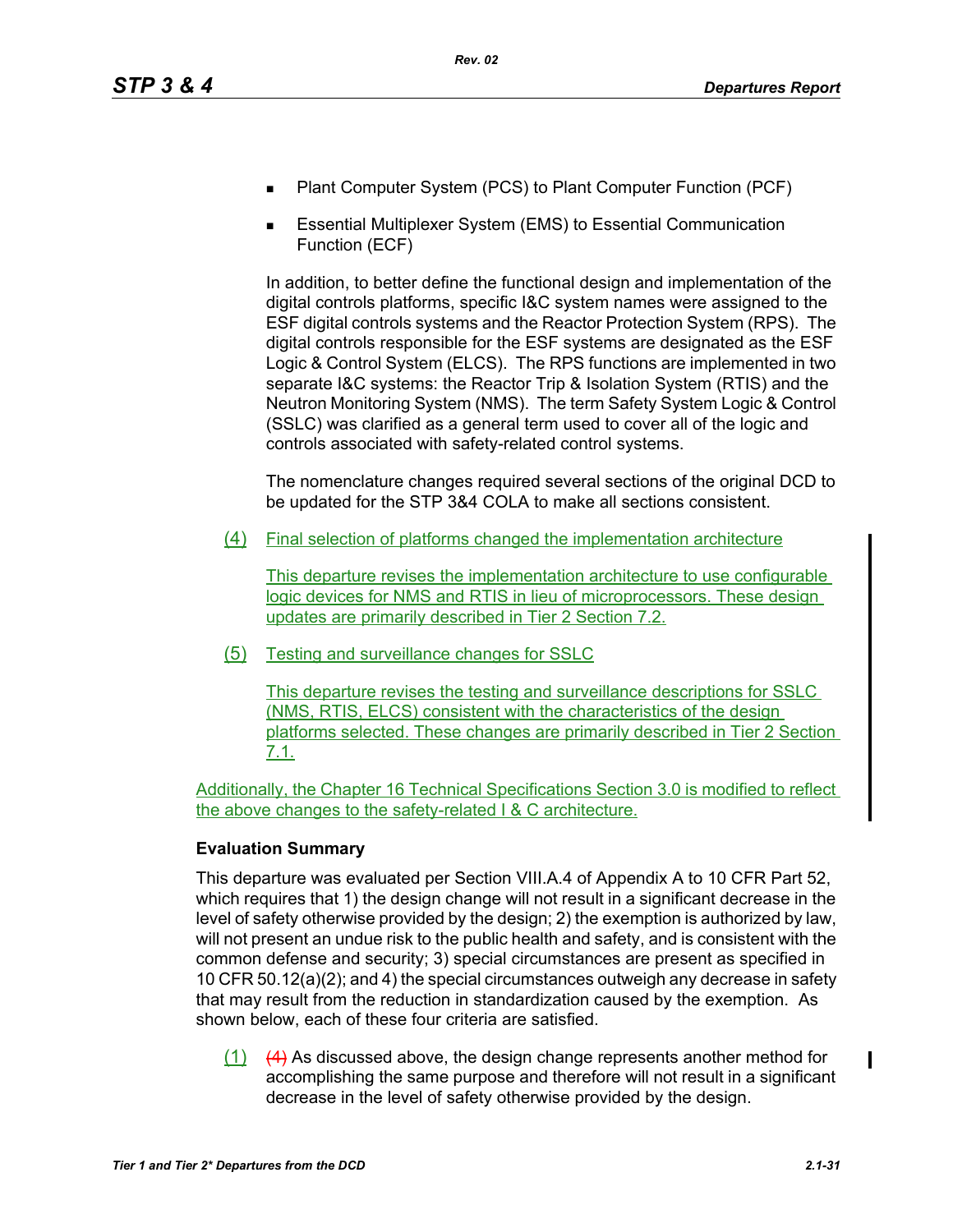*Rev. 02*

 $\mathbf I$ 

 $\mathbf I$ 

Ι

- $(2)$  (5) The exemption is not inconsistent with the Atomic Energy Act or any other statute and therefore is authorized by law. As discussed above, the design change represents an improvement and therefore will not present an undue risk to the public health and safety. The design change does not relate to security and does not otherwise pertain to the common defense and security.
- $(3)$   $(6)$  Special circumstances are present as specified in 10 CFR 50.12(a)(2). Specifically, special circumstance (ii) is present, since the design change represents another method of accomplishing the underlying purpose of the DCD.
- $(4)$   $(7)$  This is "standard" departure that is intended to be applicable to COL applicants that reference the ABWR DCD. Therefore this departure will not result in any loss of standardization.

As demonstrated above, this exemption complies with the requirements in Section VIII.A.4 of Appendix A to 10 CFR Part 52. Therefore, STPNOC requests that the NRC approve this exemption and associated Technical Specification Section 3.0 changes.

## **STP DEP T1 5.0-1, Site Parameters**

#### **Description**

The site parameters in the reference ABWR DCD were selected to bound most potential US sites. However, the STP 3 & 4 site, when site historical specifc data is analyzed to using current methodologies and standards, represents threefour specific increases departures from the generic envelope.

The site design basis flood level is increased from that specified in the DCD. The certified design site parameter for site flooding is changed from 30.5 cm below grade to  $414.5442.0$  cm above grade (1036.3 cm above mean sea level (MSL)) in order to handle a main cooling reservoir failure as a design basis event at STP.

The main cooling reservoir at the South Texas site is a non-seismic category 1 dam; hence, its failure must be assumed in the worst possible location. This results in the site design basis flood. The maximum flood level is  $4450.81478.3$  cm above MSL; however it decreases with distance from the main cooling reservoir.

STP 3 & 4 safety-related SSCs are designed for or protected from this flooding event by watertight doors to prevent the entry of water into the Reactor Buildings and Control Buildings in case of a flood. Exterior doors located below the maximum flood elevation on the 12300 floor of the Reactor Building and Control Building are revised to be watertight doors. The Ultimate Heat Sink storage basin and the RSW pump houses are water-tight below the flood level.

The maximum design precipitation rate for rainfall at the STP site is calculated to increase from 49.3 cm/hr to 50.3 cm/hr based on site meteorology studies. This value is one factor in determining the structural loading conditions for roof design. ABWR Seismic Category 1 structures have roofs without parapets or parapets with scuppers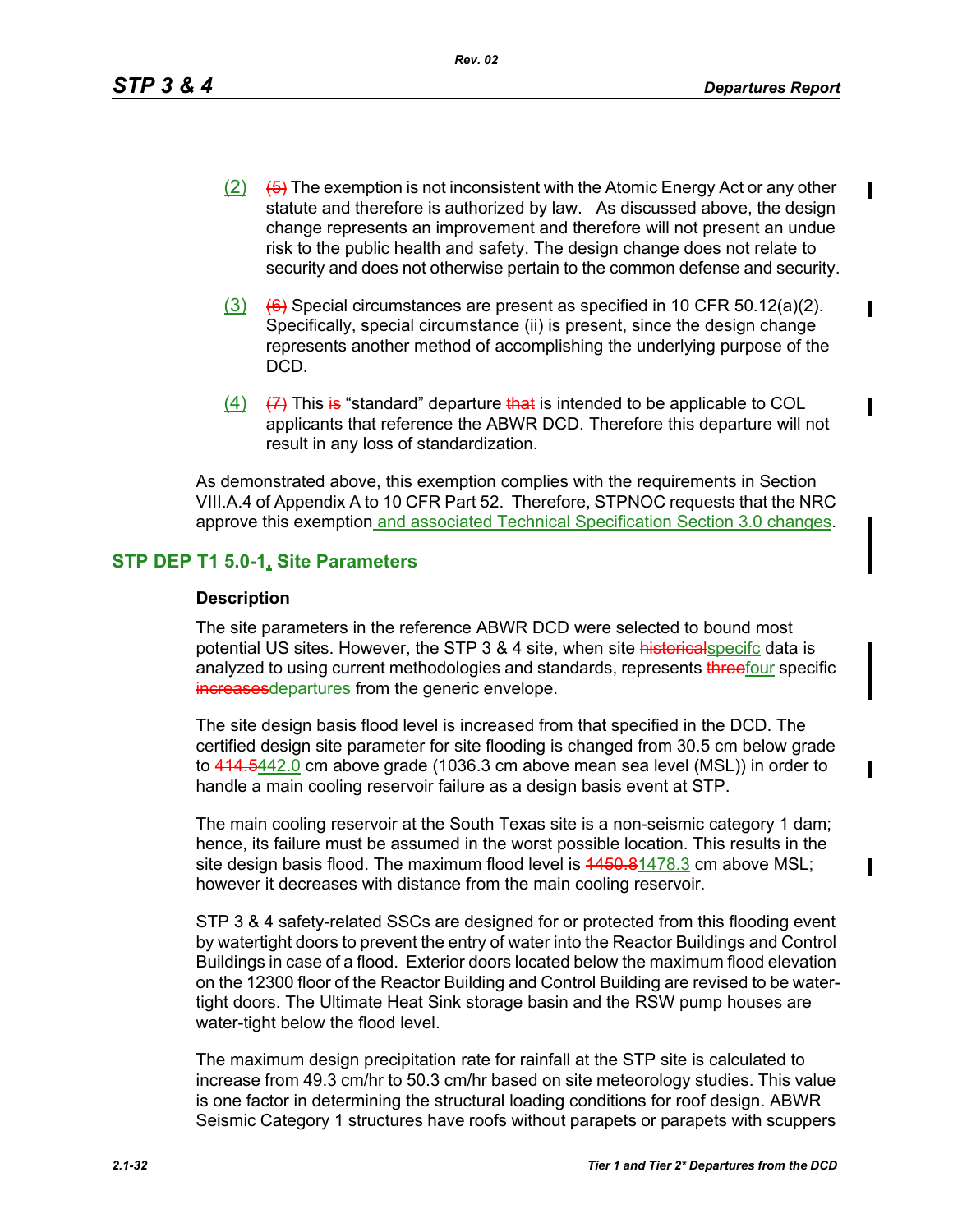to supplement roof drains so that large inventories of precipitation cannot accumulate. Therefore, the increase in maximum rainfall rate does not result in a substantial increase in the roof design loading, and therefore does not affect the design of these structures.

The humidity at the STP 3 & 4 site, as represented by wet bulb temperature, is increased from that specified in the DCD.

| Wet Bulb 1% Exceedance Values                    | <b>DCD</b>       | STP 3 & 4        |
|--------------------------------------------------|------------------|------------------|
| Maximum Coincident                               | $25^{\circ}$ C   | $26.3^{\circ}$ C |
| Maximum Non-coincident                           | $26.7^{\circ}$ C | $27.3^{\circ}$ C |
| Wet Bulb 0% Exceedance Values (historical limit) |                  |                  |
| Maximum Non-coincident                           | $27.2^{\circ}$ C | $29.1^{\circ}$ C |

The maximum dry-bulb temperature in combination with coincident wet-bulb temperature provides the state point (enthalpy of the air) that is used as design input for HVAC system design to determine cooling loads. The 1% exceedance STP sitespecific state point value is not bounded by the 1% exceedance ABWR state point value.

The Control Building HVAC, Reactor Building Secondary Containment HVAC, and Reactor Building Safety Related Electrical Equipment HVAC systems are designed for an outdoor summer maximum temperature of 46°C. This temperature corresponds to the ABWR 0% exceedance value. The ABWR 0% exceedance state point bounds the STP site-specific 0% exceedance state point and the 1% exceedance state point. The reference ABWR DCD cooling loads calculated based on 0% exceedance values for Control Building HVAC, Reactor Building Secondary Containment HVAC, and Reactor Building Safety Related Electrical Equipment HVAC systems are bounding. Therefore, the change in 1% exceedance coincident wet bulb temperature has no adverse impact on these HVAC systems.

The Radwaste Building HVAC systems have been redesigned using STP site-specific ambient temperatures and the revised HVAC design is compliant with STP 3 & 4 Characteristics.

The maximum non-coincident wet-bulb temperature is used as input for short-term performance of cooling towers and evaporative coolers. In the case of STP 3 & 4, this value is an hourly data point. The site-specific maximum non-coincident wet-bulb temperatures on an hourly basis are not bounded by the reference ABWR site parameters. However, the calculated 30-day and 24-hour consecutive maximum noncoincident wet-bulb temperatures have been determined to be less than the reference ABWR DCD non-coincident hourly value. The UHS cooling tower long-term cumulative evaporation for the postulated LOCA case has been evaluated using the STP site-specific worst-case 30 consecutive day weather data. The UHS basin water temperature has been evaluated using the worst one-day (24 hour) weather data. Thus, the 0% exceedance and 1% exceedance values for non coincident wet-bulb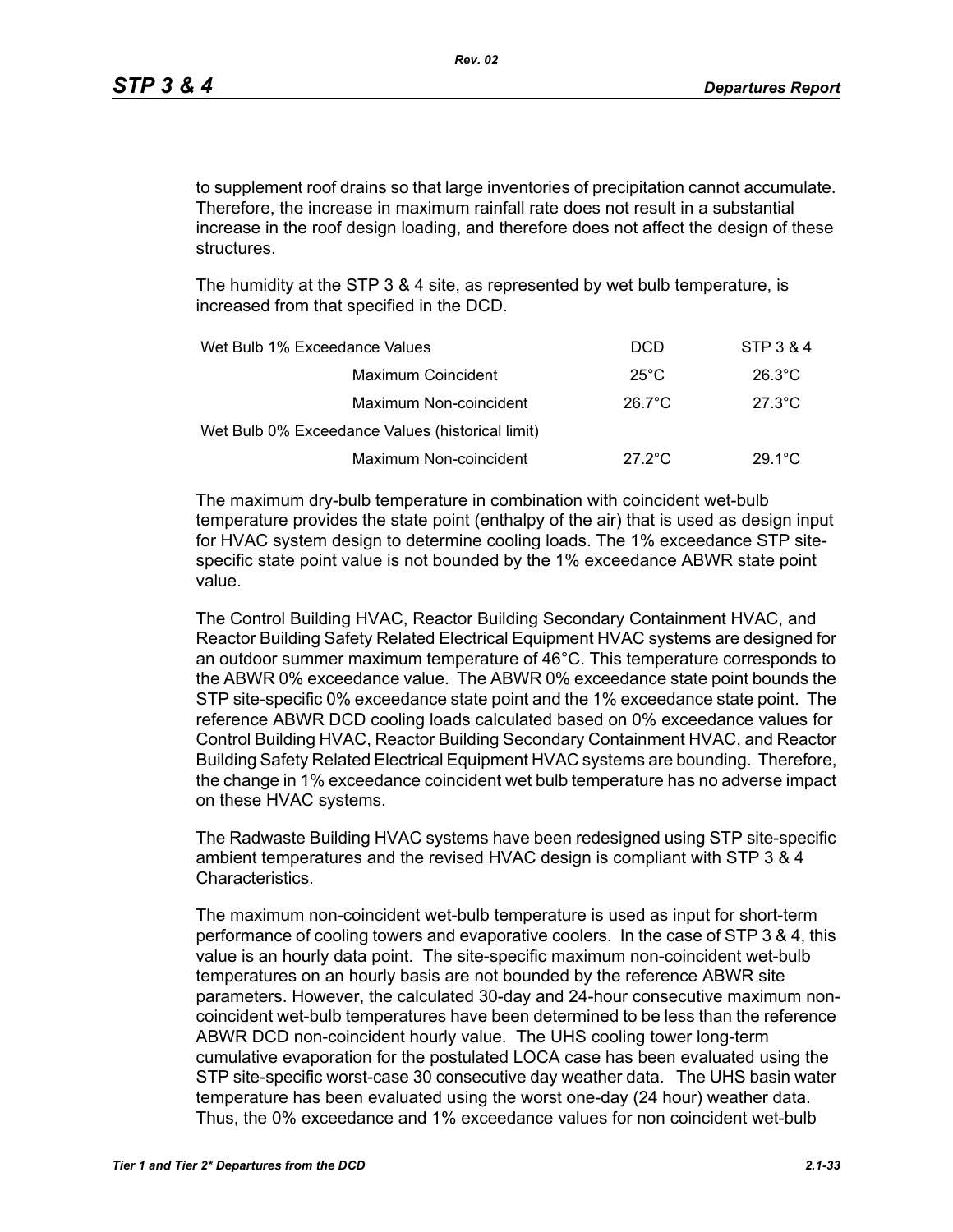temperatures not being bounded have no adverse impact on the STP 3 & 4 UHS analysis.

As documented in Sebsections 2.5S.4.4 and 2.5S.4.7, the shear wave velocity at STP 3 & 4 site varies both horizontally in a soil stratum and vertically with elevation. and is lower than the 1,000 ft/sec minimum stated in the DCD. A site specific soilstructure interaction (SSI) analysis will be performed using the measured values of shear wave velocity, with appropriate variation to represent the variability at the site. and site specific SSE, to demonstrate that the results of the site-specific SSI are bounded by the standard plant results included in the DCD. This SSI analysis will be completed and the FSAR will be updated as stated in COM 3A-1.

The liquefaction evaluation documented in Section 2.5S.4.8 uses the measured shear wave velocities, therefore, the results are applicable to STP 3&4 site. Shear wave velocity is not used as an input in the calculation of lateral soil pressures. Therefore, change in shear wave velocity has no impact on calculation of the lateral soil pressures.

The foundation spring constants for mat design are based on settlement calculations. In the development of settlement estimates, the representative shear wave velocity value for intervals within a soil column is only one input used in the derivation of the elastic modulus for layers within that column. Since this derived elastic modulus value is first adjusted for strain and then weighted with estimated values derived from either SPT tests (for granular material) or undrained shear strength tests (for cohesive soils) the effect of variability of shear wave velocity upon settlement calculations is significantly attenuated. Based on this, the foundation spring constants are also relatively insensitive to the variation in shear wave velocity.

#### **Evaluation Summary**

These changes establish an equivalent level of site reliability and performance as described in the DCD.

This departure was evaluated per Section VIII.A.4 of Appendix A to 10 CFR Part 52, which requires that 1) the design change will not result in a significant decrease in the level of safety otherwise provided by the design; 2) the exemption is authorized by law, will not present an undue risk to the public health and safety, and is consistent with the common defense and security; 3) special circumstances are present as specified in 10 CFR 50.12(a)(2); and 4) the special circumstances outweigh any decrease in safety that may result from the reduction in standardization caused by the exemption. As shown below, each of these four criteria are satisfied.

- (1) As discussed above, the design change will maintain the level of safety otherwise provided by the design.
- (2) The exemption is not inconsistent with the Atomic Energy Act or any other statute and therefore is authorized by law. As discussed above, the design change will not present an undue risk to the public health and safety. The design change does not relate to the common defense and security.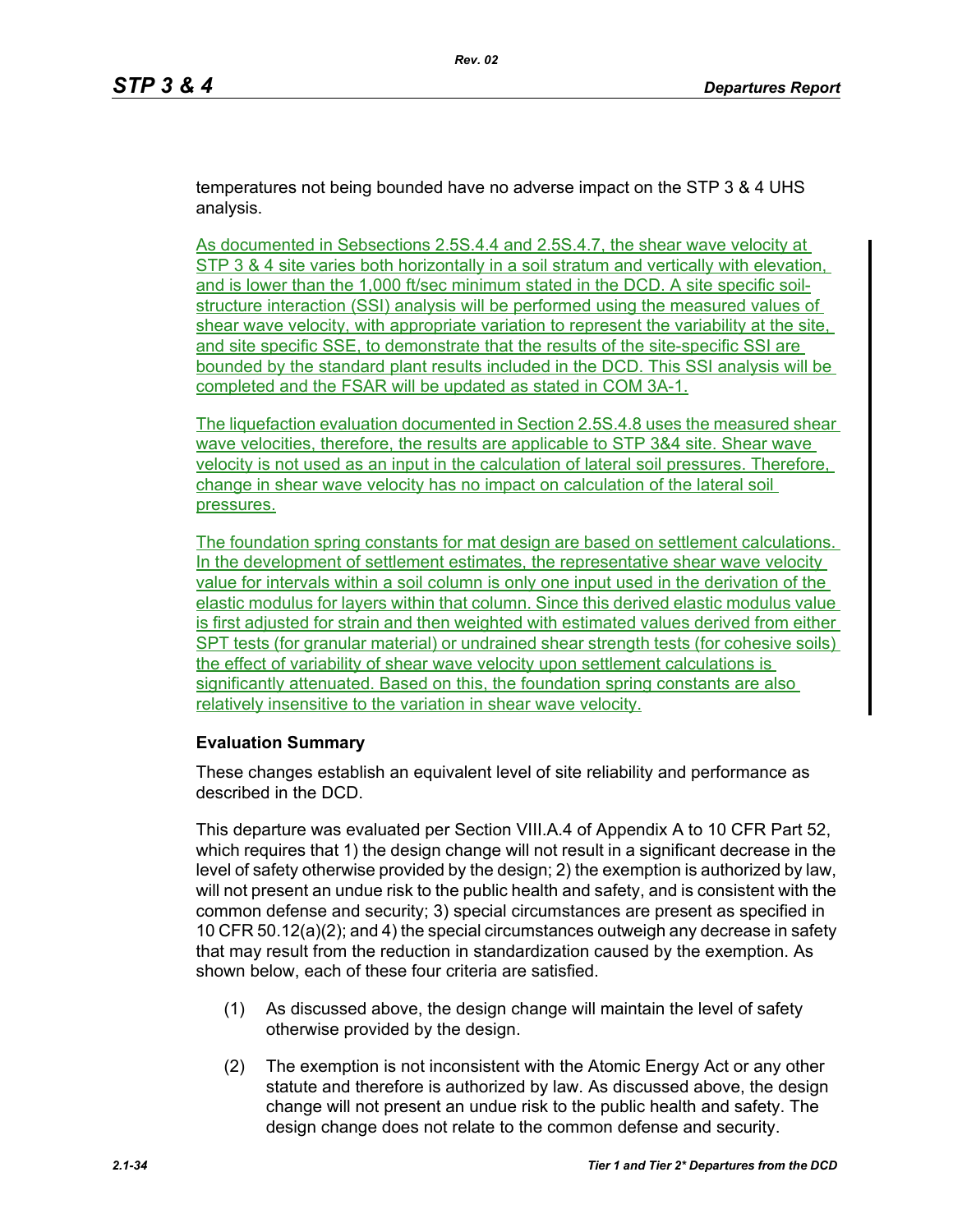*Rev. 02*

- (3) Special circumstances are present as specified in 10 CFR 50.12(a)(2). Specifically, the remedial measure of water-tight doors provides a net increase in public safety relative to the design specified in the DCD, satisfying special circumstance (iv). Additionally, the changes qualify for special circumstance (ii) in that the changes are intended to accomplish the underlying purpose of the DCD, namely to ensure that the design is able to withstand natural phenomena. Further, special circumstance (vi) is present in that material circumstances not considered during the ABWR certification was granted in location and meteorological history analysis techniques. Given the need for power in Texas, it is in the public interest to allow construction of additional reactors at the STP site.
- (4) The special circumstances outweigh any decrease in safety that may result from the reduction in standardization caused by the exemption. Specifically, the design change of adding water-tight exterior doors represents an improvement in safety, and does not affect the configuration of the plant or the manner in which the plant is operated. Therefore, the reduction in standardization resulting from the change should not adversely affect safety.

As demonstrated above, this exemption complies with the requirements in Section VIII.A.4 of Appendix A to 10 CFR Part 52. Therefore, STPNOC requests that the NRC approve this exemption.

## **STD DEP 1.8-1, Tier 2\* Codes, Standards, and Regulatory Guide Edition Changes**

#### **Description**

Tier 2, Table 1.8-20 lists reference ABWR DCD compliance with NRC regulatory guides. Table 1.8-21 lists applicability of industry codes and standards. This departure identifies Tier 2\* items on these two tables that are being updated to more current revisions/editions. Those Tier 2 items that are explicitly revised in the COLA or require change due to changes in the Tier 2\* items are also included.

Regulatory Guide 1.75, "Physical Independence of Electric Systems," Revision 3, dated 2/05; and Regulatory Guide 1.153, "Criteria for Power, Instrumentation, and Control Portions of Safety Systems," Revision 1, dated 6/96 are adopted to ensure more recent industry design and construction practices are used.

The 1992 edition of IEEE 384 "Criteria for Independence of Class 1E Equipment and Circuits" is adopted. IEEE 603 "Standard Criteria for Safety Systems for Nuclear Generating Stations" is updated to the 1991 version. These editions of the standards are currently endorsed by the NRC.

Mil-Specs for electromagnetic inference analysis and control are updated to more current versions as this field has advanced considerably since certification.

Current approved ASME code cases per Regulatory Guide 1.84, "Design and Fabrication Code Case," Revision 33, dated 8/05 may be used in the future. With this update, Regulatory Guide 1.85, "Materials Code Case Acceptability, ASME Section III,